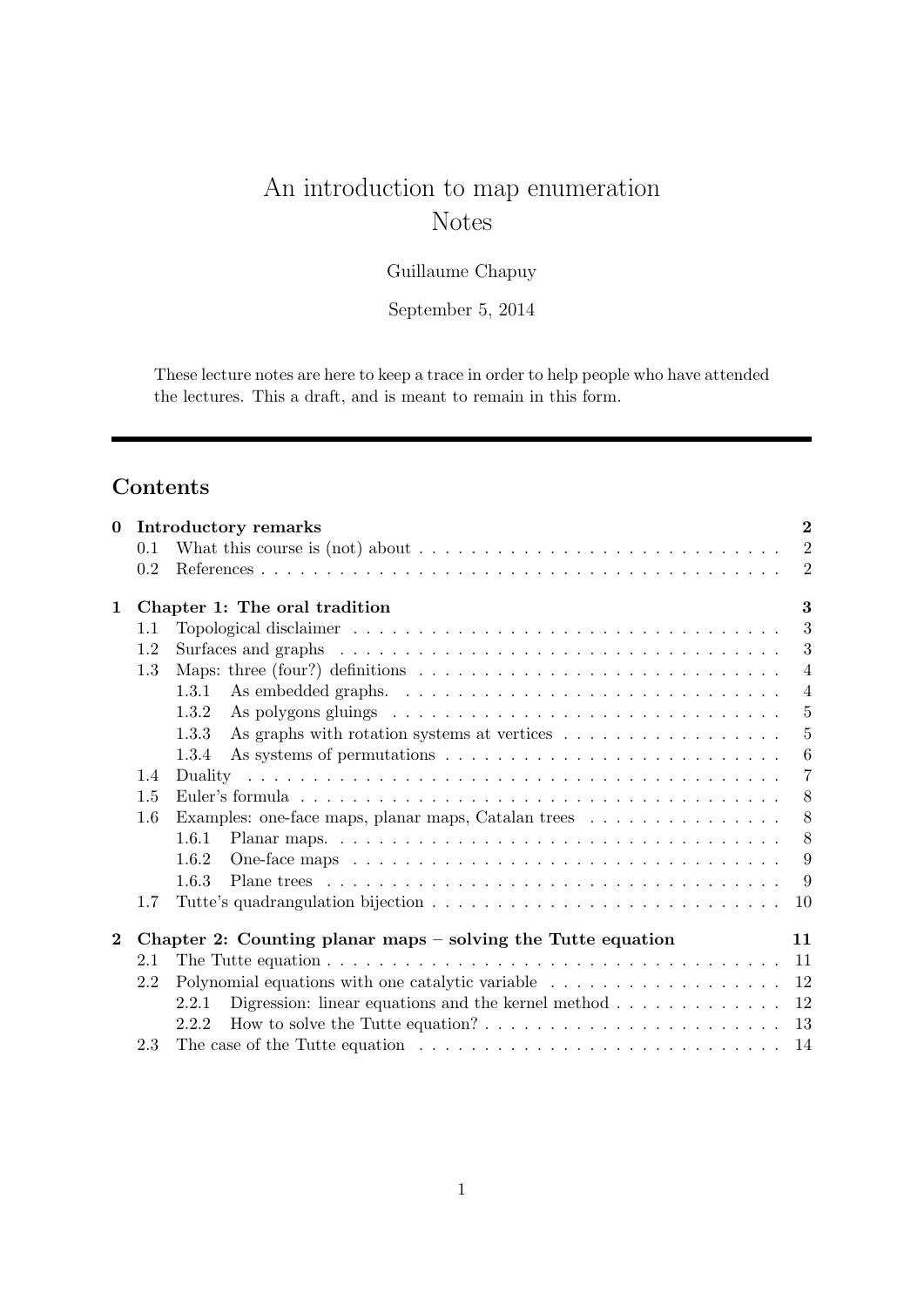| 3 |         | Chapter 3: Counting genus $g$ maps à la Bender and Canfield                                                   | 16 |
|---|---------|---------------------------------------------------------------------------------------------------------------|----|
|   | 3.1     | The "Tutte equation" (a.k.a. loop equation, Schwinger-Dyson equation) $\dots$ .                               | 16 |
|   | 3.2     |                                                                                                               |    |
|   | $3.3\,$ | Proof of the first part of Theorem 9 (rationality) $\dots \dots \dots \dots \dots \dots \dots$                |    |
|   | 3.4     | Sketch of the proof of the second part of Theorem 9 (asymptotics) $\ldots \ldots$ 20                          |    |
| 4 |         | Chapters 4/5: The Schaeffer and Marcus-Schaeffer bijections, an introduc-                                     |    |
|   |         | tion to the bijective theory of maps                                                                          | 22 |
|   | 4.1     |                                                                                                               |    |
|   | 4.2     |                                                                                                               |    |
|   | 4.3     |                                                                                                               |    |
|   | 4.4     |                                                                                                               |    |
|   | 4.5     | Schemes, and combinatorial interpretation of the counting exponent $\frac{5(g-1)}{2}$ 27                      |    |
|   |         | The scheme decomposition $\ldots \ldots \ldots \ldots \ldots \ldots \ldots \ldots \ldots 27$<br>4.5.1         |    |
|   |         | The basic building blocks $\ldots \ldots \ldots \ldots \ldots \ldots \ldots \ldots \ldots \ldots 28$<br>4.5.2 |    |
|   |         | 4.5.3                                                                                                         |    |
|   |         | 4.5.4                                                                                                         |    |
|   |         | The combinatorial interpretation of the counting exponent $\frac{5}{2}(g-1)$ 31<br>4.5.5                      |    |
|   |         |                                                                                                               |    |

## 0 Introductory remarks

## 0.1 What this course is (not) about

These lecture notes are an introduction to map enumeration. They contain:

- an introduction to counting maps with generating functions (both in the plane and other surfaces);
- an introduction to the bijective counting of these objects.

The following subject is an important motivation for this content and will only be very briefly mentionned:

• random planar maps/ random maps on surfaces.

If you're interested in one of the following subjects you will find some information in the exercises:

- the enumeration of one-face maps;
- the link between maps and algebraic combinatorics.

The following subjects will not be mentioned at all:

- the link between map enumeration and algebraic geometry (moduli spaces of curves, Hurwitz numbers);
- the link between map enumeration and matrix integrals.

## 0.2 References

Look at the webpage (from my webpage) for both the main references from which the material of these notes is taken, and for complements. Some other references are indicated in the text.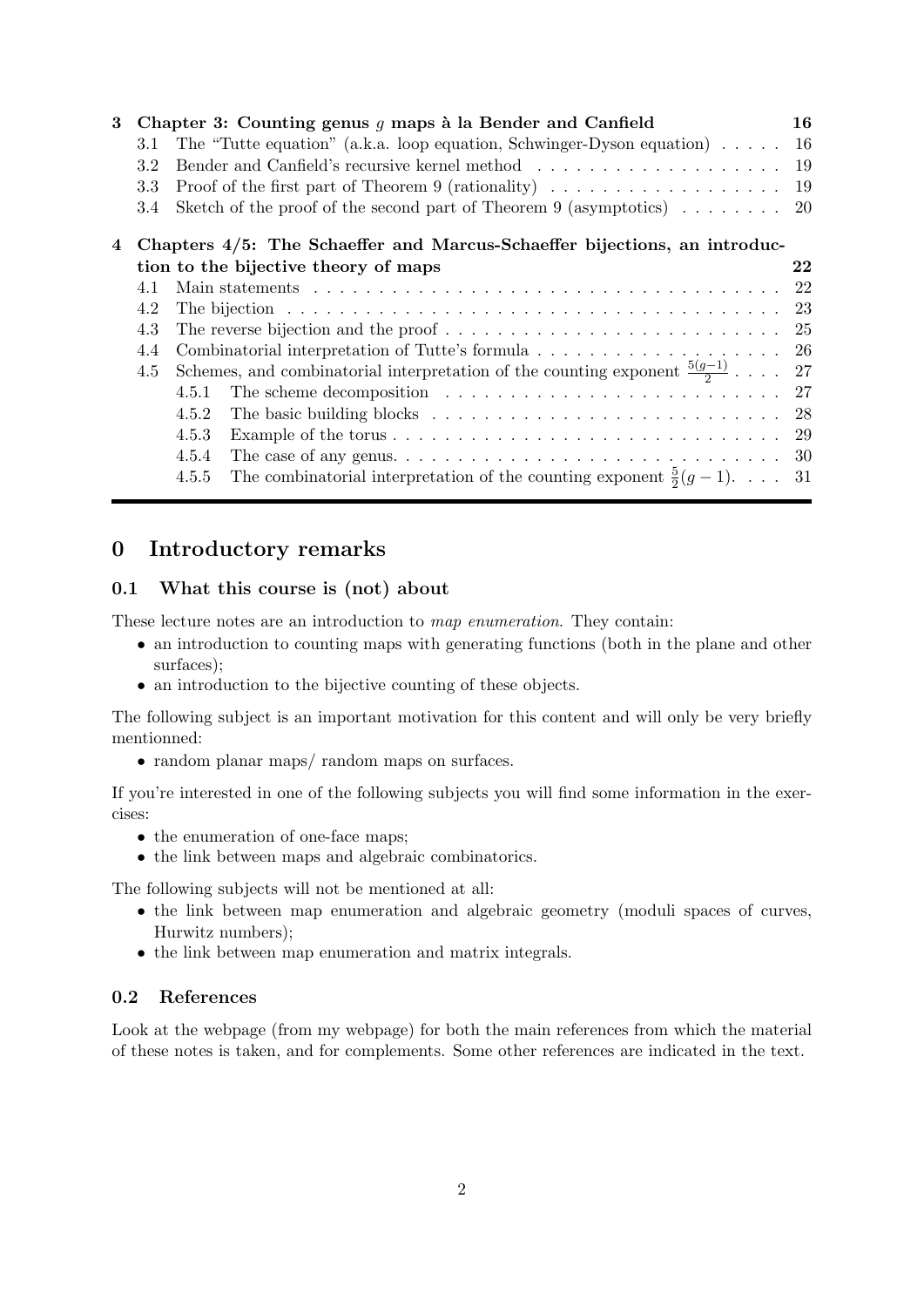## 1 Chapter 1: The oral tradition

The purpose of this chapter is to define maps, and more importantly, practice the different definitions. This material is not so easy to learn from books or papers and mostly belongs to the oral tradition (so these written notes may not be very useful either).

#### 1.1 Topological disclaimer

This course is not about topology. Actually, we will not do any topology at all: all the underlying objects will be combinatorial. There will be some topological definitions at the beginning but they will quickly be forgotten: we will admit their equivalence with some combinatorial definitions. However, we will rely very much on the the topological intuition.

#### 1.2 Surfaces and graphs

For us, a surface will be a connected, closed, oriented, 2-dimensional manifold. Luckily, surfaces are completely classified, and we admit the following (nontrivial but classical) result in topology:

**Theorem 1** (Classification of surfaces, see e.g. Massey's textbook). Every surface is homeomorphic the sphere with q handles attached, for some nonnegative integer q, called the genus.

Since we will be interested in surfaces only up to homeomorphism, we will talk about the surface of genus g without ambiguity, and we will denote it by  $\mathcal{S}_q$ . The first low genus surfaces are:

- the 2-sphere  $\mathbb{S}_0$ .
- the torus  $\mathbb{S}_1$ , that can be viewed as a sphere with one handle attached.
- the 2-torus  $\mathcal{S}_2$ , or *double-torus*, obtained by attaching a handle to a torus, etc.



Note that one could also consider *non-orientable* surfaces (and maps): the classification is not much more complicated, and a lot of the material of this course could be generalized to that setting (but not all). However we choose to avoid these complications, and we will not mention non-orientable surfaces anymore in these notes.

We now turn to *graphs*. All our graphs will be finite, and may have *loops* and/or multiple edges. In other words, what we call graphs is called multigraphs by others.

For us it will often be convenient to think of multigraphs as made of half-edges instead of edges. Each edge is made of two half-edges matched together, and each vertex represents an incidence between a set of half-edges (note that this representation makes natural the possibility of loops and multiple edges).

Unless otherwise mentioned, all graphs will be *connected*. The *degree* of a vertex is the number or edges incident to it, loops counting twice. Equivalently, the degree of a vertex is the number of half-edges incident to it.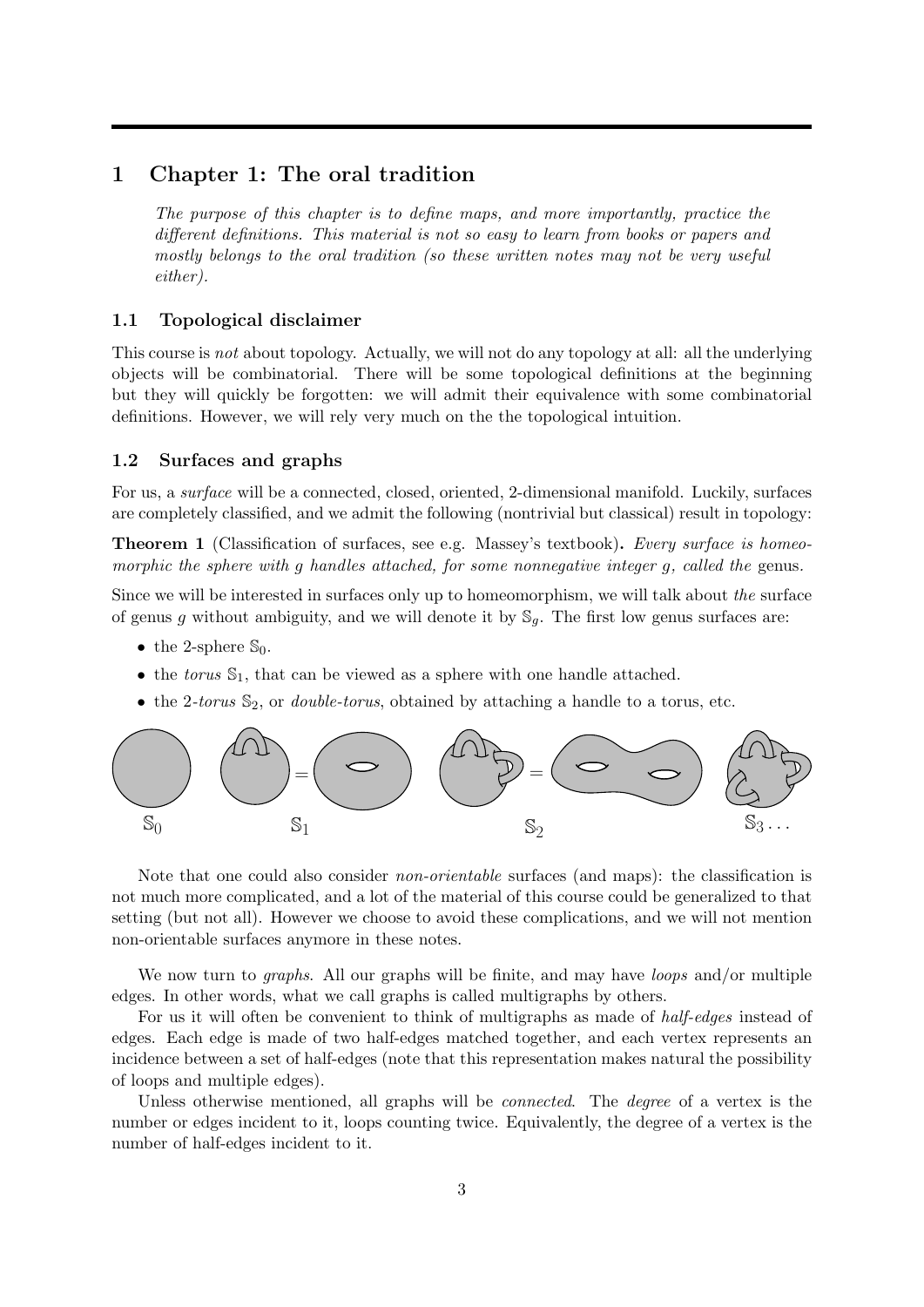## 1.3 Maps: three (four?) definitions

#### 1.3.1 As embedded graphs.

A map m is a proper embedding<sup>1</sup> of a graph G into a surface  $\mathbb{S}$ , in such a way that the connected components of  $\mathcal{S} \setminus G$ , called the *faces*, are homeomorphic to disks.

G and S are called respectively the *underlying graph* and *underlying surface* of  $m$ , and we sometimes use, with a slight abuse of notation,  $\mathfrak{m} = (G, \mathbb{S})$  to denote the map (the embedding being implicit in the notation).

Each edge in a map is made of two half-edges, obtained by removing its middlepoint. A corner is an angular sector defined by two consecutive half-edges in the neighbourhood of a vertex. A map with n edges has  $2n$  corners. There is a canonical correspondence between corners and half-edges, by associating a corner with the half-edge bordering it clockwise. A rooted map is a map with a distinguished corner (equivalently, a distinguished half-edge; equivalently, a distinguished and oriented edge) called the root corner (root half-edge, root edge, respectively). The vertex and face incident to the root corner are called the root vertex and root face, respectively.

The degree of a vertex in its degree in the underlying graph. The degree of a face is the numbet of corners incident to it. Hence the sum of the vertex degrees equals the sum of the face degrees, equals the number of half-edges, and equals twice the number of edges.

Maps are considered up to orientation-preserving homeomorphisms. Rooted maps are considered up to orientation-preserving homeomorphisms preserving the root corner.

See Figures 1– 2 for illustrations of the definition of a map.



Figure 2: (a) An embedding of a graph in the torus that violates the definition of a map, since the dark face is not simply connected. (b) An embedding of the same graph on the torus that is a valid map. (c) Another embedding that defines the same map, since the two are homeomorphic (even though they are not homotopic).

Remark 1 (On the difference between a graph and a map). Note that if m is a map of underlying graph G and surface S, the half-edges incident to any vertex  $v$  of G are cyclically ordered by the clockwise orientation of the neighbourhood of  $v$  in  $\mathcal S$  (recall that  $\mathcal S$  is endowed with an orientation). This cyclic ordering is preserved by orientation-preserving homeomorphisms, so it is a well-defined on the map. We will see in a few paragraphs that this cyclic ordering is all the information needed to describe the map from the graph.

<sup>&</sup>lt;sup>1</sup> we do not define properly what a "proper embedding" is here. Intuitively, this is a continuous drawing of the graph in the surface, where edges do not cross.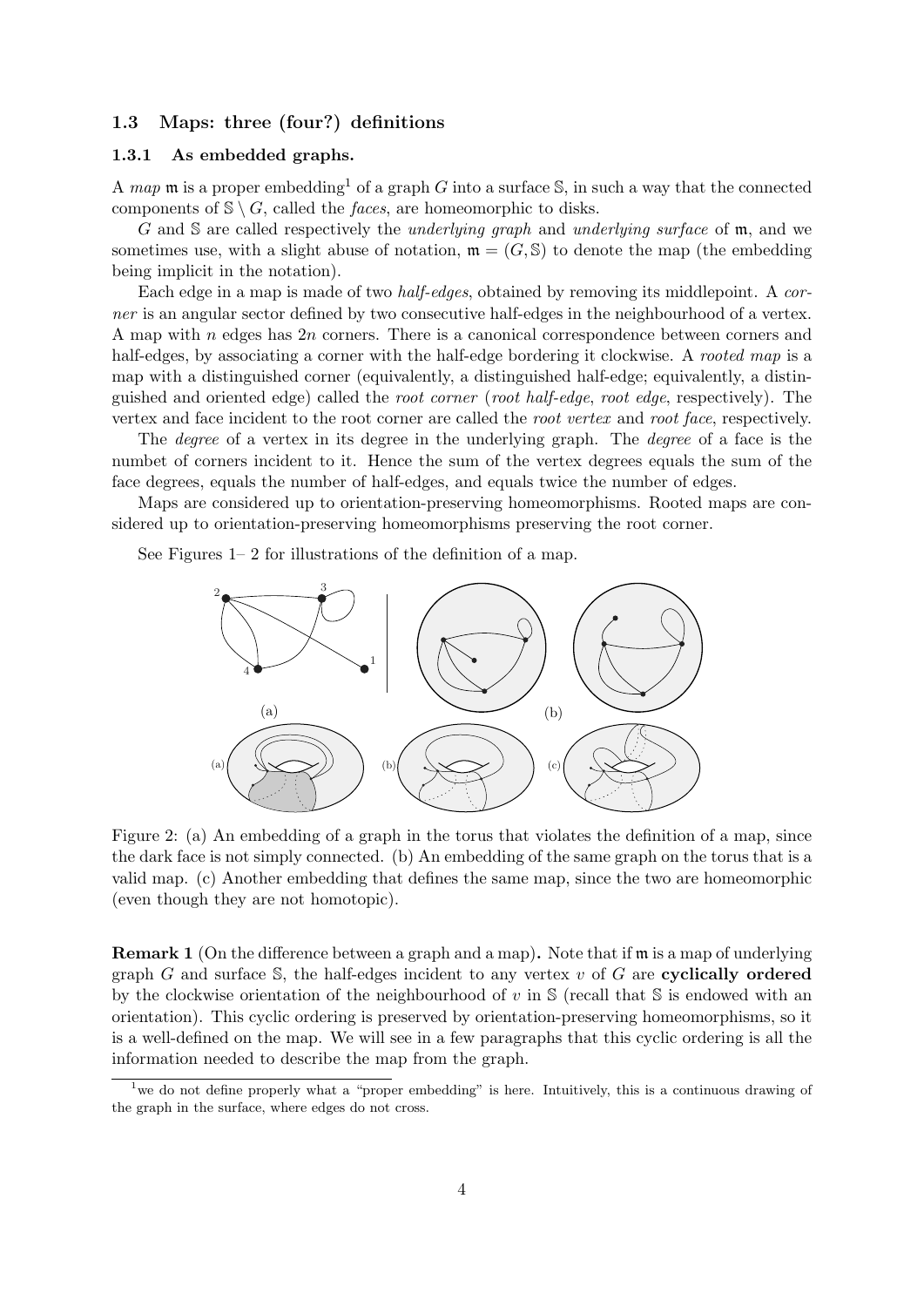#### 1.3.2 As polygons gluings

A convenient way to construct a map is to proceed as follows. Start with a finite collection of polygons, with an even total number of sides, say  $2n$ . For convenience, assume that the sides of these polygons are labelled from 1 to 2n.



Given a fixed-point free involution on [1..2n] (a matching), we can form a (non necessarily connected) surface by gluing these polygons together along their sides according to that matching, as on the figure above. On each connected component of that surface, the sides of the polygon define the embedding of a graph. By construction, the faces of this embedding are the original polygons, so the embedding is a map as defined above.

Intuitively, it is clear that any map  $\mathfrak{m} = (G, \mathbb{S})$  can be obtained from this procedure. Indeed, by cutting the surface  $S$  along the edges of  $G$ , one obtains a collection of components which are homoemorphic to polygons, and one can reconstruct S by gluing their sides back together. However, proving this fact would require too much topology and is out of our scope, so let's admit:

Proposition 1. Any map can be constructed as a polygon gluing.

#### 1.3.3 As graphs with rotation systems at vertices

Let G be a graph. A *rotation system* is the data of a cyclic ordering of half-edges incident to each vertex of G. As mentioned in the previous remark, the clockwise ordering associates a rotation system to the underlying graph of any map. The following statement says that this is all the information we need:

Theorem 2 (Classical topology result, see e.g. Mohar&Thomassen's book). There is a bijection between maps and (connected) graphs equipped with a rotation system. The bijection is given by considering the clockwise ordering of half-edges around each vertex.

This theorem gives an easy way to represent a map (of arbitrary genus) on a sheet of paper: we just draw the graph in such a way that the clockwise orientation (on paper) of half-edges around vertices correspond to cyclic ordering given by the rotation system. For example, these two drawings represent the same map.

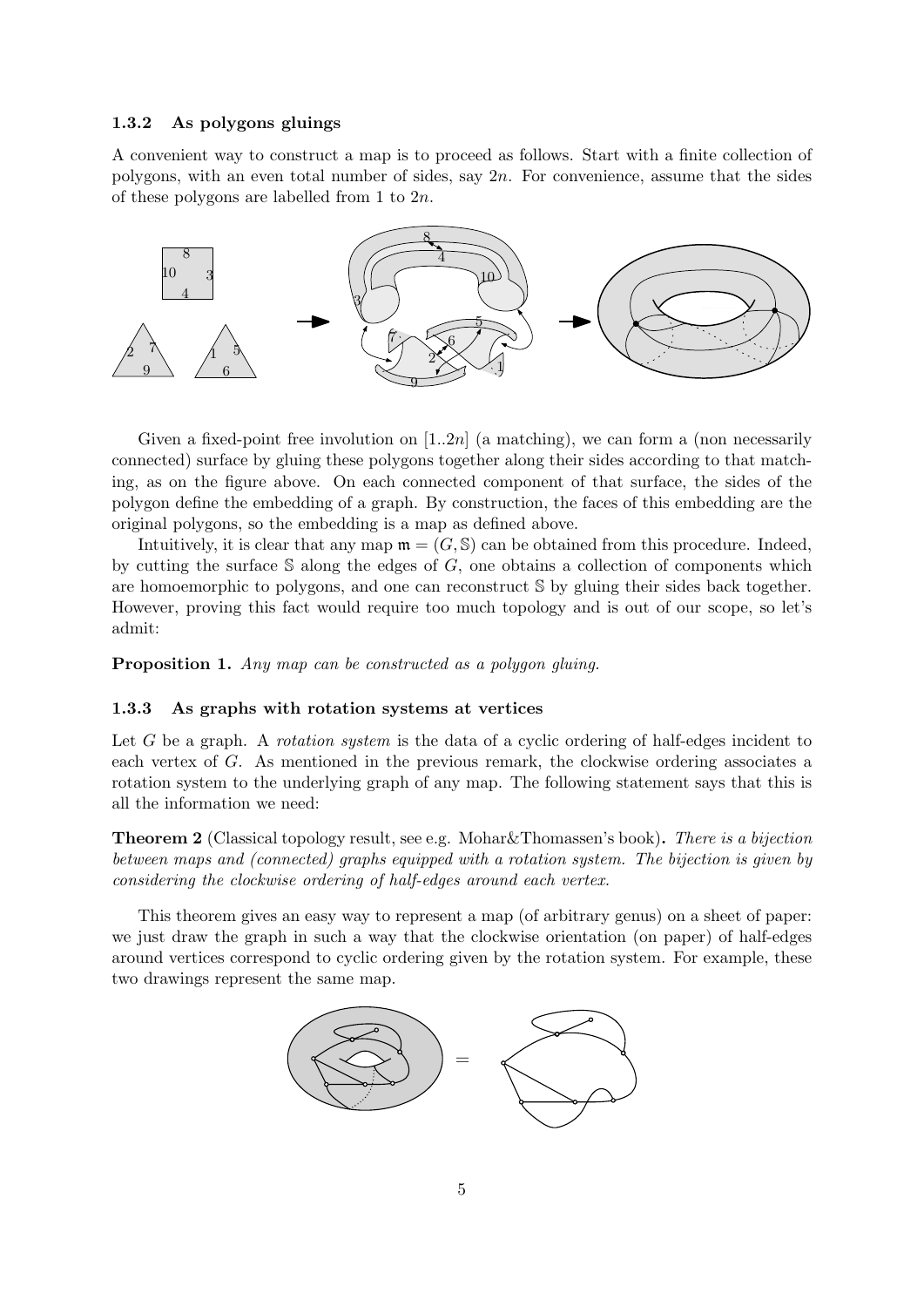Note that this representation may contains edge-crossings, but we do not care: the only meaningful information is the graph structure and the local neighbourhood of each vertex, that gives the clockwise ordering of half-edges around vertices.

While it is clear how to go from a map to its rotation system, let us say a few words about the opposite direction. We rely on the last and next pictures. The map on the left has 3 faces, that for simplicity we can color with three different colors. Notice that the boundary of these faces can be recovered from the picture on the right, by "walking" along the edge-sides of the graph (using the rotation system to decide where to continue each time we reach a new corner). We can then reconstruct the surface back by "gluing a disk" (a face) along each of these boundaries, as tentatively depicted by the following figure:



Remark 2. In order to be able to work with maps easily, understanding the last picture is very important.

#### 1.3.4 As systems of permutations

The pure combinatorialists may not be satisfied with the previous paragraphs, so let us give a purely combinatorial definition of maps in terms of permutations<sup>2</sup>.

Start with a map with  $n$  edges, viewed as a graph equipped with a rotation system, and consider an arbitrary labelling of its  $2n$  half-edges by the numbers in [1..2n]:



Given such an object (called a *labelled map*), we can form two permutations  $\sigma$  and  $\alpha$  of  $[1..2n]$  as follows:

- $\alpha$  is a fixed-point free involution whose cycles are given by the edges of G.
- $\sigma$  is the permutation that maps a half-edge to the half-edge incident to it in clockwise direction, around the vertex it belongs to.

<sup>2</sup>We will only brifely mention it, but this representation makes a fundamental link between map enumeration and the symmetric group and symmetric functions. The deep algebraic structures of these objects can be fruitfully used in map enumeration – see the exercise sheet for more on this.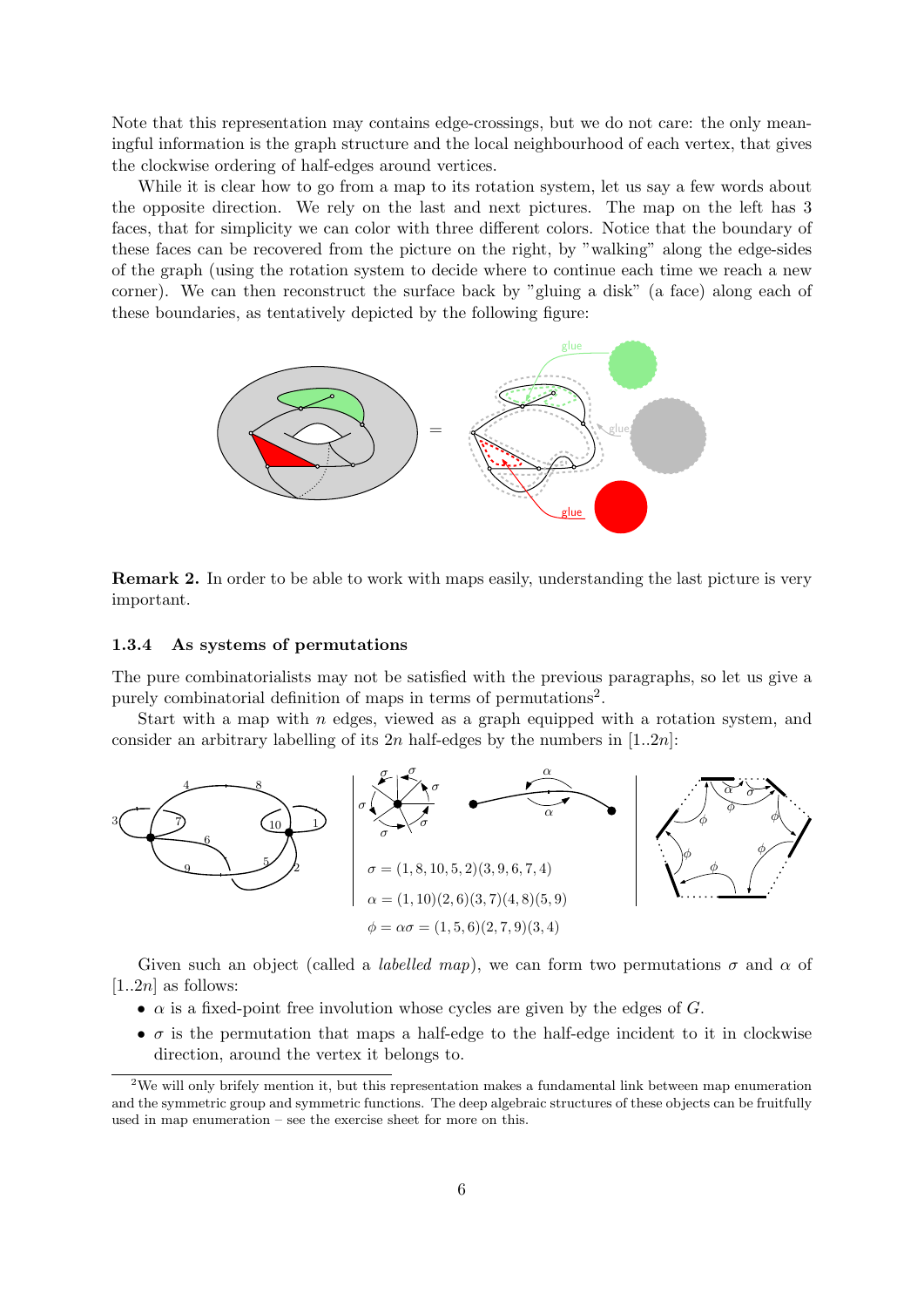The most remarkable feature of this encoding is that the cycles of the permutation  $\phi = \sigma \alpha$ are in bijection with the faces of the map (see the figure above).

This leads to the following definition:

**Definition 1** (Combinatorial definition of a labelled map). Let  $n \geq 1$  be an integer. A combinatorial labelled map of size n is a triple of permutations  $\mathfrak{m} = (\sigma, \alpha, \phi)$  in  $(\mathbb{S}_{2n})^3$  such that

- $\alpha$  is a fixed point free involution
- $\bullet \ \sigma\alpha = \phi$
- the subgroup generated by  $\sigma$ ,  $\alpha$ , and  $\phi$  acts transitively on [1..2n].

The elements of [1..2n] are abusively called *half-edges* and the cycles of  $\sigma$  and  $\phi$  are called respectively the vertices and faces of m.

Note that from any triple  $(\sigma, \alpha, \phi)$  satisfying the first two properties we could construct a graph with a rotation system, but it will not necessarily be connected. The third property (transitivity) is here to ensure connectivity. It is clear that labelled maps are in bijection with graphs equipped with a rotation system and labelled on their half-edges, hence, from what precedes, they are in bijection with topological maps labelled on their half-edges.

Definition 2. A combinatorial rooted map is an equivalence class of combinatorial labelled maps under renumberings of  $[1..2n]$  preserving 1. The half-edge labelled 1 is called the root half-edge.

Theorem 3. Combinatorial rooted maps are in bijection with (topological) rooted maps.

Remark 3. We leave the reader check the following "rigidity" statement: each rooted map of size n corresponds to exactly  $(2n - 1)!$  different labelled maps. This amounts to prove that an automorphism of a labelled map fixing the root half-edge is necessarily the identity (Hint: use the transitivity assumption!). Therefore rooted maps and labelled maps are really similar objects: there is only a "multiplicative factor" between them.

Remark 4. Unrooted maps can be defined as equivalence classes of labelled maps up to relabelling of [1..2n] (without asking that 1 is preserved). The counting of these objects is not simply related to the one of rooted/labelled maps since a labelled map can have nontrivial automorphisms. We will not mention unrooted maps in these notes (see the exercise sheet for a few words on them).

## 1.4 Duality

Note that in the permutation representation of a map, the permutations  $\sigma$  and  $\phi$ . More precisely the mapping  $(\sigma, \alpha, \phi) \longrightarrow (\phi^{-1}, \alpha, \sigma^{-1})$  is an involution on labelled maps, called *duality*.

Graphically, the dual map  $\tilde{m}$  of a map  $m$  is constructed by adding a new vertex inside each face of  $m$ , and adding a new edge for each edge of  $m$ , that links the two (new) vertices corresponding to the two faces bordering the edge (Figure 3).

In summary, duality sends vertices to faces, faces to vertices, and edges to edges. It is easy to see topologically that the dual map is indeed a map on the same surface (each face of the dual map is a neighbourhood of one of the vertices of the original map and is clearly simply connected). By choosing an appropriate convention we can also view duality as sending halfedges to half-edges (for example associate a half-edge to the dual half-edge that belongs to its right). This enables to consider duality on rooted maps, by choosing the dual root half-edge... as the dual of the root half-edge.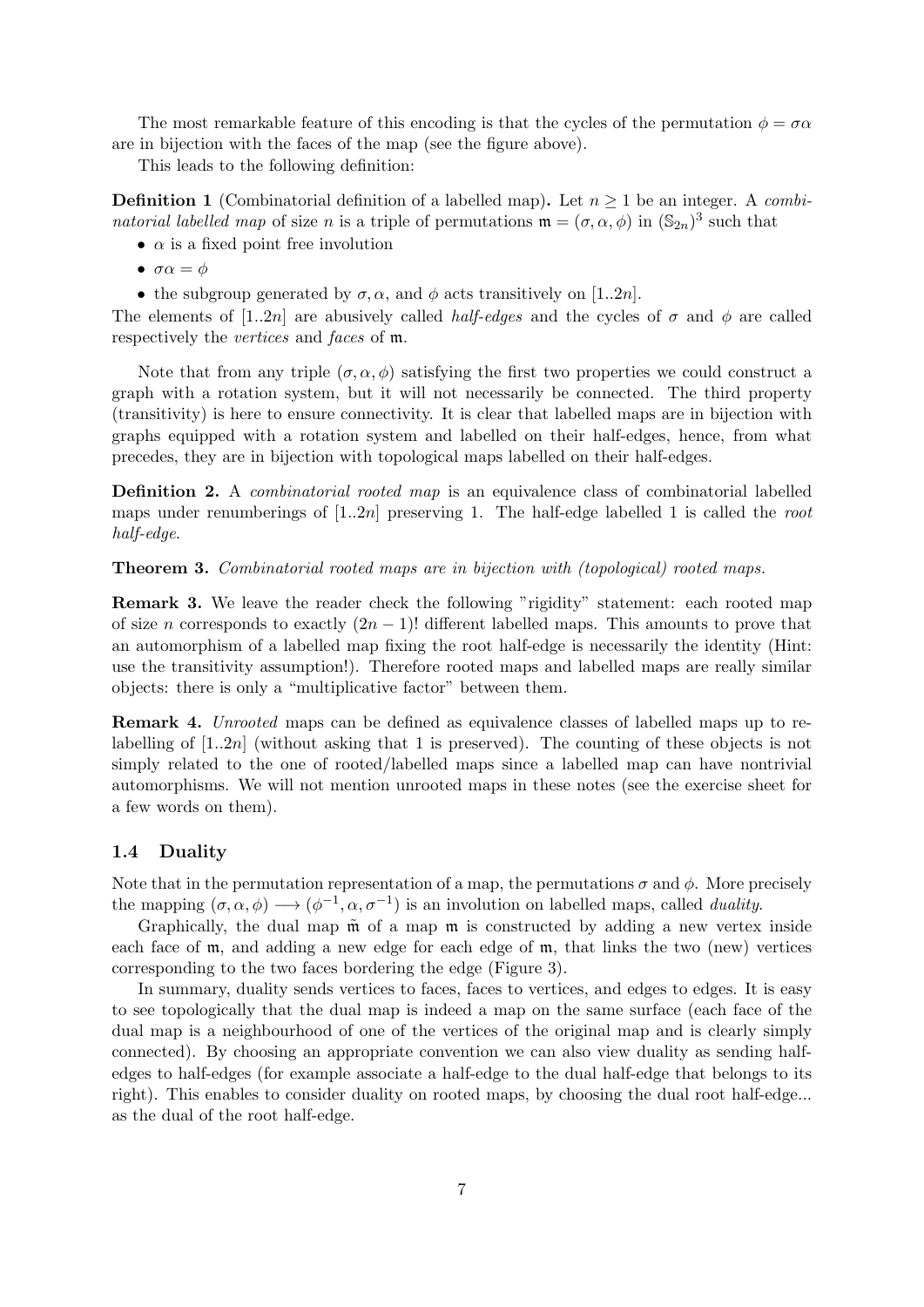

Figure 3: A map of genus 1 and its dual map (green edges).

## 1.5 Euler's formula

**Theorem 4** (Euler's formula). If  $m$  is a map of genus q with n edges, f faces, and v vertices, then one has:

$$
v + f = e + 2 - 2g.
$$

Note that this formula enables one to recover the genus easily from the representation of a map as a rotation system (or triples of permutations). We just need to count faces, vertices, and edges.

## 1.6 Examples: one-face maps, planar maps, Catalan trees

## 1.6.1 Planar maps.

Rooted maps of genus 0 are usually called *rooted planar maps*. The reason for this terminology is that they can be represented in the plane by sending the root face to infinity:



Planar maps have several properties that general maps do not have. For example, the existence of an algebraic dual, or the fact that each spanning tree of a planar map induces a dual spanning tree, a spanning tree of the dual map (Figure 4).



Figure 4: Left: a rooted planar map with equipped with a spanning tree (in red); Center: superimposition of the map and its dual (dotted edges) – the dual edges of edges not in the spanning tree form a spanning tree of the dual map (in green); Right: the dual map and the dual spanning tree. Root corners are indicated with arrows.

Note that these two trees have respectively v and f vertices, hence  $v - 1$  and  $f - 1$  edges,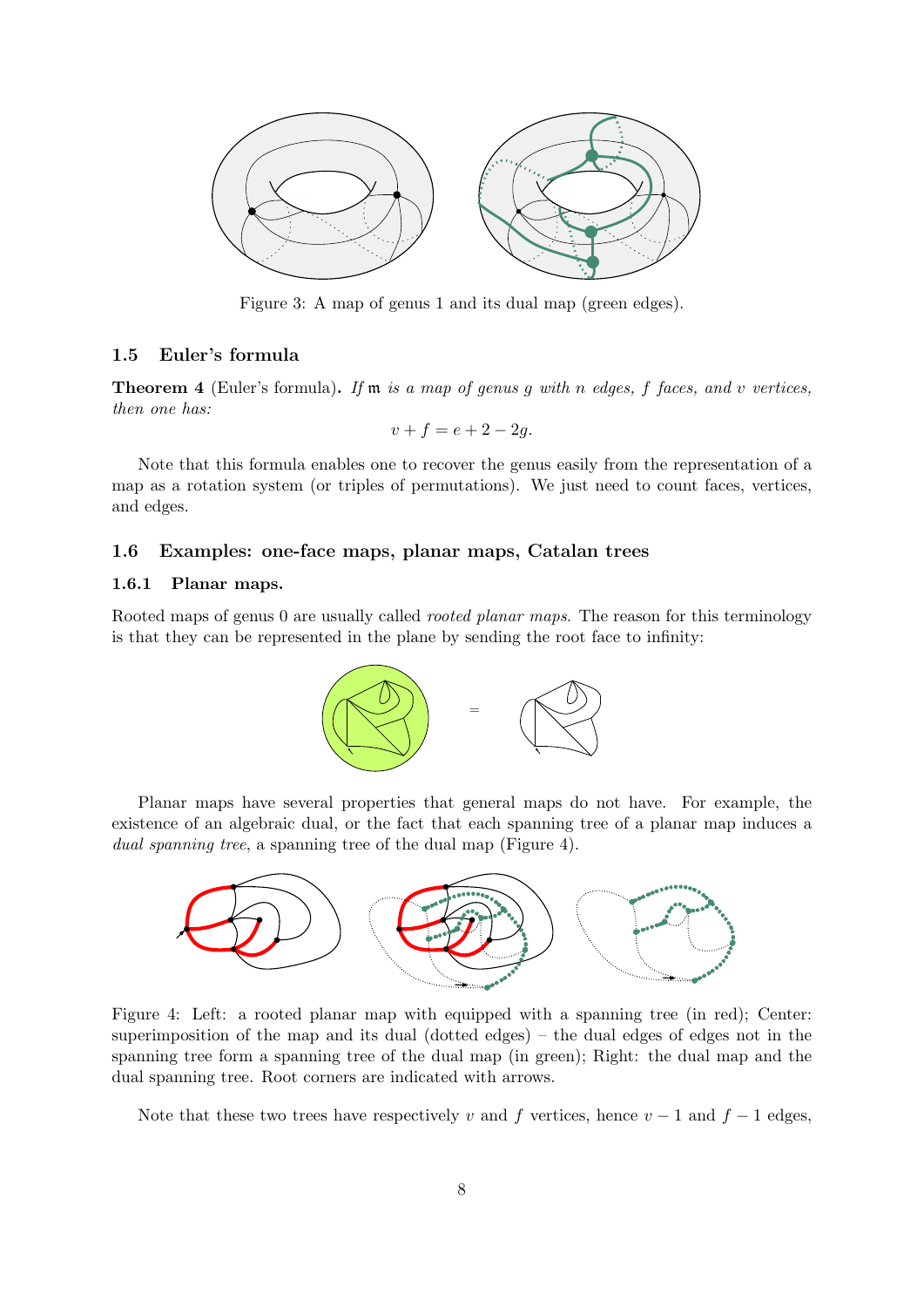and indeed in the planar case Euler's formula writes:

$$
(v-1) + (f-1) = e.
$$

#### 1.6.2 One-face maps

One-face maps are, with planar maps, one of the most interesting subfamilies of maps (from various viewpoints, including enumeration). A one-face map with  $n$  edges can be thought as a polygon with 2n sides in which the edges have been glued together in pairs:



In the permutation represention, it is convenient to see a rooted one-face map as a pair  $(\sigma, \alpha)$  such that  $\sigma \alpha = (1, 2, \ldots, 2n)$ . Note that in this case the transitivity assumption is not necessary, therefore any fixed-point free involution  $\alpha$  gives rise to a rooted one face map by letting  $\sigma := (1, 2, \ldots, 2n)\alpha$ . Equivalently, any matching on [1..2n] gives rise to rooted a one-face map by starting with a polygon with sides labelled  $1, 2, \ldots, 2n$  clockwise, and gluging them according to the matching. We thus have:

**Proposition 2.** The number of rooted one-face maps with n edges in  $(2n)!! := \frac{(2n)!}{2^n n!}$ .

One-face maps are interesting for (at least) two reasons. (1) They are the basic building blocks of the combinatorics of maps on surfaces, as we will see; (2) They are interesting on their own, and many things can be said about them.

Note that the last proposition does not say anything on the enumeration of one-face maps of a given genus. This is clearly a more complicated problem (see the exercise sheet).

#### 1.6.3 Plane trees

We start with an unusual definition: a *rooted plane tree* is a rooted one-face map of genus 0.

Note that by Euler's formula such a map with n edges has  $n+1$  vertices, hence it is a tree. Moreover, if we view it as a graph with rotation system, such a map is a tree with a distinguished root corner, and a cyclic ordering of half-edges (i.e. an ordering of chlidren) around each vertex. So we recover rooted plane (=ordered) trees as we usually define them in combinatorics.



Plane trees (that we sometimes call Catalan trees) play a very important role in the combinatorics of maps (they are the basic building blocks, as we will see). We recall (and we invite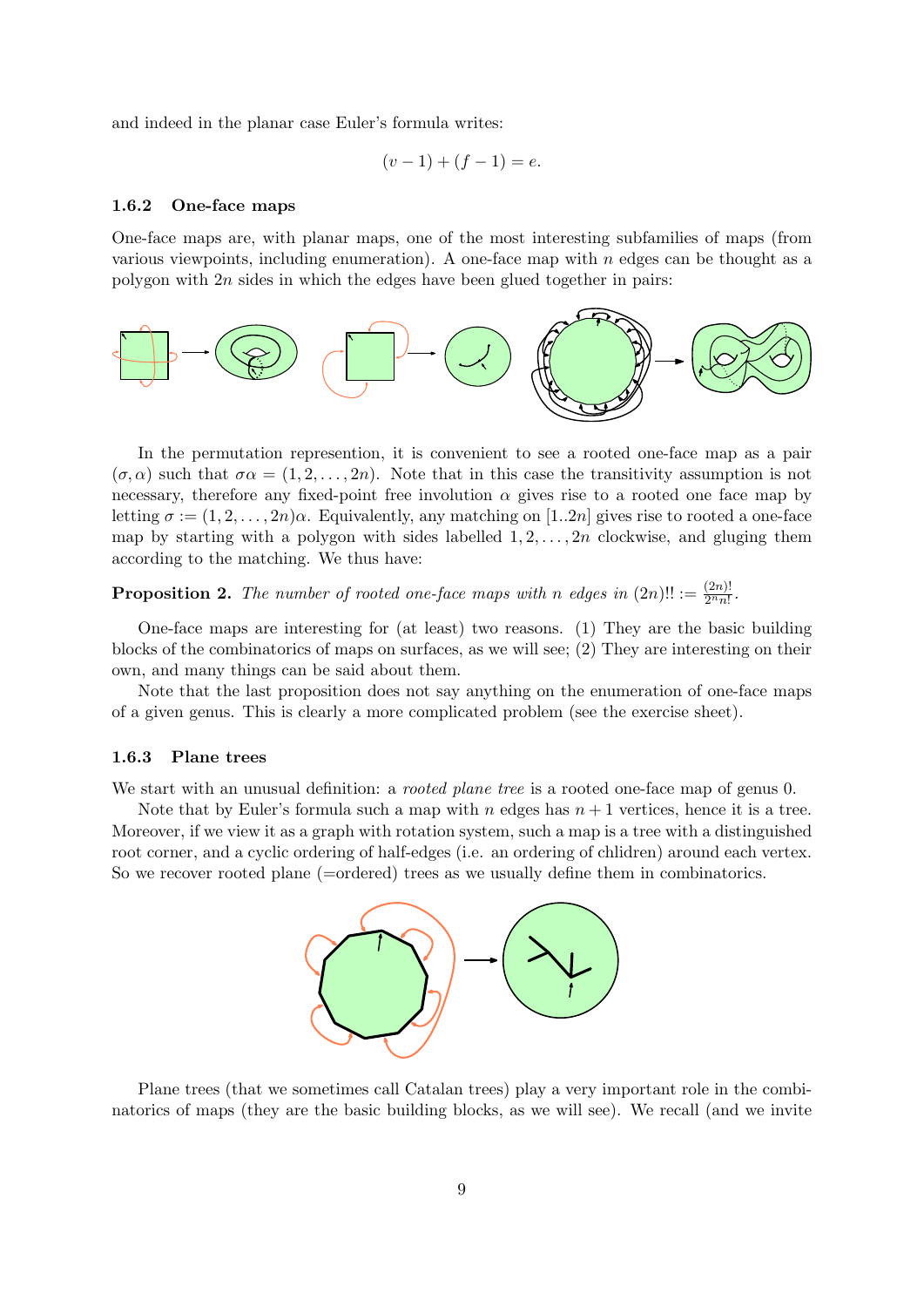the reader to check he/she recalls at least two proofs of this) that the number of plane trees with  $n$  edges is given by the Catalan number:

$$
Cat(n) = \frac{1}{n+1} \binom{2n}{n}.
$$

#### 1.7 Tutte's quadrangulation bijection

We conclude this introductory chapter with a nice and useful bijection due to Tutte.

A quadrangulation is a map in which all faces have degree 4. In the planar case, a classical result asserts that the underlying graph of any quadrangulation is bipartite<sup>3</sup>. Such a statement is not true in positive genus: not all quadrangulations are bipartite. Bipartite quadrangulations will be of special interest to us:

**Proposition 3** (Tutte). For each g and n there is an explicit bijection between rooted maps of genus g with n edges and rooted bipartite quadrangulations of genus g with n faces.

Tutte's bijection is better explained with a figure:



Figure 5: Tutte's bijection. Given a (not necessarily bipartite) map  $m$  of genus q with n edges, add a new (white) vertex inside each face of m, and link it by a new edge to each of the corners incident to the face. The bipartite quadrangulation q is obtained by erasing all the original edges of m, i.e. by keeping only the new (white) vertices, the old (black) vertices, and the newly created edges. The root edge of q is the one created from the root corner of m (which is enough to root q if we demand that its root vertex is white). (a) and (b) display an example of the construction for a map of genus 0 (embedded on the sphere). Root corners are indicated by arrows.

The main feature that makes Tutte's bijection very useful is that it transforms arbitrary maps into maps with bounded face degrees. And it turns out that for the bijective approach to map enumeration, working with bounded face degrees makes things much easier.

For bijections, maps with bounded face degrees will be easier to deal with than general maps. That's why Tutte's bijection will be very useful to us.

<sup>&</sup>lt;sup>3</sup>More generally, any planar map having all face degrees even is bipartite. Equivalently, all the cycles of its underlying graph have even length: this is easy to see, since in the plane a cycle necessarily encloses a bounded region, and since this region has to be the union of some faces (so by summing the face degrees inside the region, and by noticing that each inner edge is counted twice, it follows that the length of the boundary, i.e. of the cycle we started from, is even).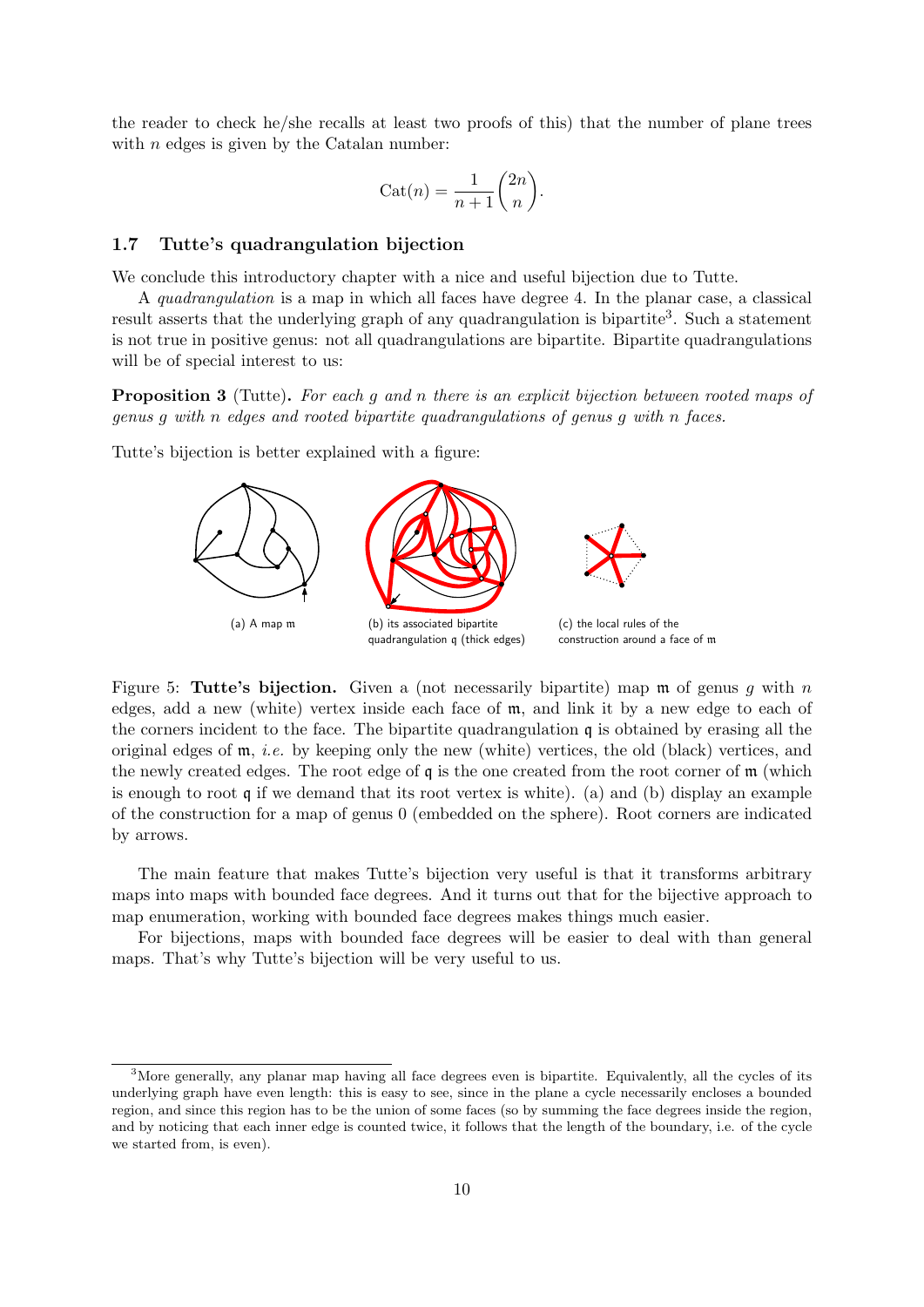## 2 Chapter 2: Counting planar maps – solving the Tutte equation

The purpose of this chapter is to write the Tutte equation (which is the best way to be sure we understand what a planar map is), to say a word on equations with one catalytic variable, and to show Tutte's result on the number of planar maps.

**Theorem 5** (Tutte 1954). The number of rooted planar maps with n edges is equal to  $m_0(n) = \frac{2 \cdot 3^n}{n+3}$  $\frac{1}{n+2}$ Cat $(n)$ .

#### 2.1 The Tutte equation

We let  $m_0(n)$  be the number of rooted maps of genus 0 with n edges, and we let  $f_0(t) :=$  $\sum_n m_0(n)t^n$  be their generating function. By convention we consider the "single isolated vertex" as a planar map (the *trivial* map, with 0 edges and 1 face), so we have  $m_0(0) = 1$ .

NOTATION: In this chapter, all maps will be planar and rooted. We will also omit the "genus 0" subscript and write  $f(t)$  for  $f_0(t)$ .

Say we want to count planar maps with generating functions, in the same way as we count rooted plane trees: delete the root edge, and see what we are left with. When we delete the root edge in a (nontrivial) map, two things can happen:



- A. Maybe we disconnect the map. In this case we are left with two planar maps. Conversely starting from two rooted maps we can add an edge between them, so the generating function for case A. is  $tf(t)^2$ .
- B. Maybe we do not disconnect the map. In this case we are left with one (smaller) planar map. Conversely, starting with one (small) planar map, the number of ways we can add an edge inside its root face to obtain a (big) map in case B. depends on the degree of the root face.

Remark 5 (Key remark). By root-edge deletion we can't write an equation for the generating function  $f(t)$  of rooted planar maps. However, we **can** do it if we track the degree of the root face, i.e. if instead we consider the generating function  $F(t, u)$ , where t (the main variable) marks the number of edges and  $u$  (the "catalytic variable") marks the degree of the root face.

NOTATION: The main variable, counting edges, will always be denoted by  $t - and$ no substitution will be made on it. We will often forget the "main variable" in the notation, i.e. we will write  $F(u)$  for  $F(t; u)$  or f for  $f(t)$ .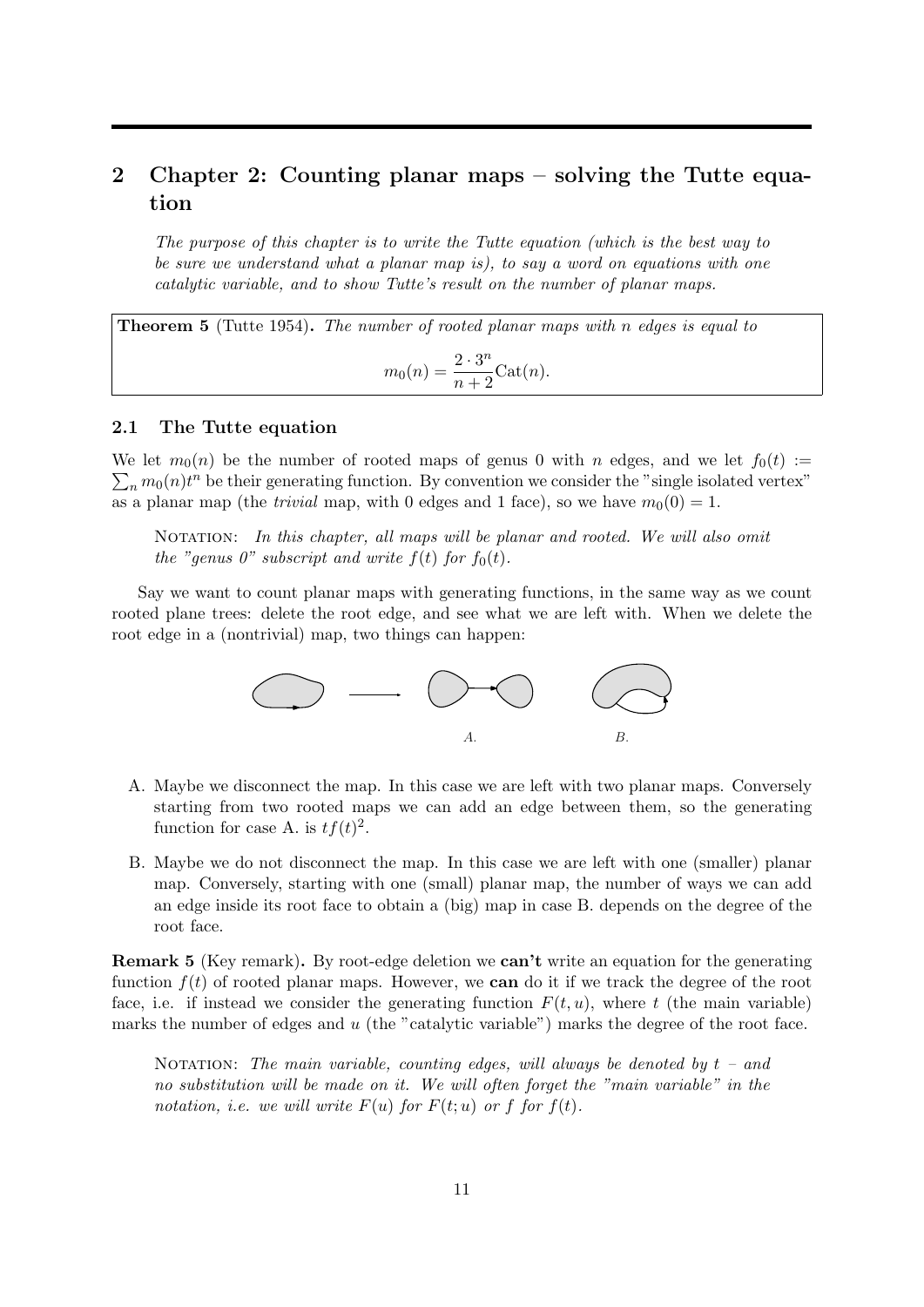**Theorem 6** (The Tutte equation). The generating function of planar maps satisfies the equation:

$$
F(u) = 1 + tu^2 F(u)^2 + tu \frac{uF(u) - F(1)}{u - 1}.
$$

Proof. The first term corresponds to the trivial map, the second one to case A. above. The fact that case B. is counted by the third term deserves a more careful inspection. Each map m in case B. can be obtained in a unique way from a map  $\mathfrak{m}'$  with one less edge by adding an edge as on the following figure:



If  $\mathfrak{m}'$  has n edges and root-face-degree k, then  $\mathfrak{m}$  has  $n + 1$  edges and root-face degree  $1, 2, \ldots, k+1$ . In terms of monomials, going from  $\mathfrak{m}'$  to  $\mathfrak{m}$  corresponds to the operation:

$$
t^n u^k \longrightarrow t^{n+1} \left( u + u^2 + u^3 + \dots + u^{k+1} \right)
$$

$$
= tu \frac{t^n u^{k+1} - t^n}{u - 1}.
$$

By summing over  $\mathfrak{m}'$  in the set of all rooted planar maps, we obtain that the generating function for case B. is  $tu \frac{uF(u)-F(1)}{u-1}$  as wanted.

#### 2.2 Polynomial equations with one catalytic variable

We just wrote the Tutte equation. What kind of equation is this? This is a polynomial, **non** linear, equation with one catalytic variable. It is not obvious to solve it. Note in particular that we can't simply get rid of the catalytic variable u: if we set  $u = 1$ , then  $\frac{uF(u)-F(1)}{u-1}$  involves the derivative  $F'_u(1)$ , and we are left with one equation but two unknowns  $(F(1))$  and  $F'_u(1)$ . Such equations are characteristic of the enumeration of planar maps. For example one of the exercises deals with planar triangulations (an interesting subfamily of planar maps), for which instead of the operator

$$
\Delta: A(u) \longmapsto \frac{A(u) - A(1)}{u - 1},
$$

we have the operator

$$
\Delta_0: A(u) \longmapsto \frac{A(u) - A(0)}{u}.
$$

Equations involving  $\Delta$  or  $\Delta_0$  often appear in combinatorics, and we will just say a word about them in this course.

#### 2.2.1 Digression: linear equations and the kernel method

Linear equations with one catalytic variable are classical in the enumeration of **paths**. Say for example that you want to write an equation for walks of on  $\mathbb{N}_{>0}$ , taking steps in  $\{\pm 1\}$ , starting from 0, simply by looking at what happens step by step. Then the generating function  $D(u) \equiv D(t; u)$  of such walks, where t marks the number of steps and u marks the final position satisfies:

$$
D(u) = 1 + tuD(u) + t\frac{D(u) - D(0)}{u}.
$$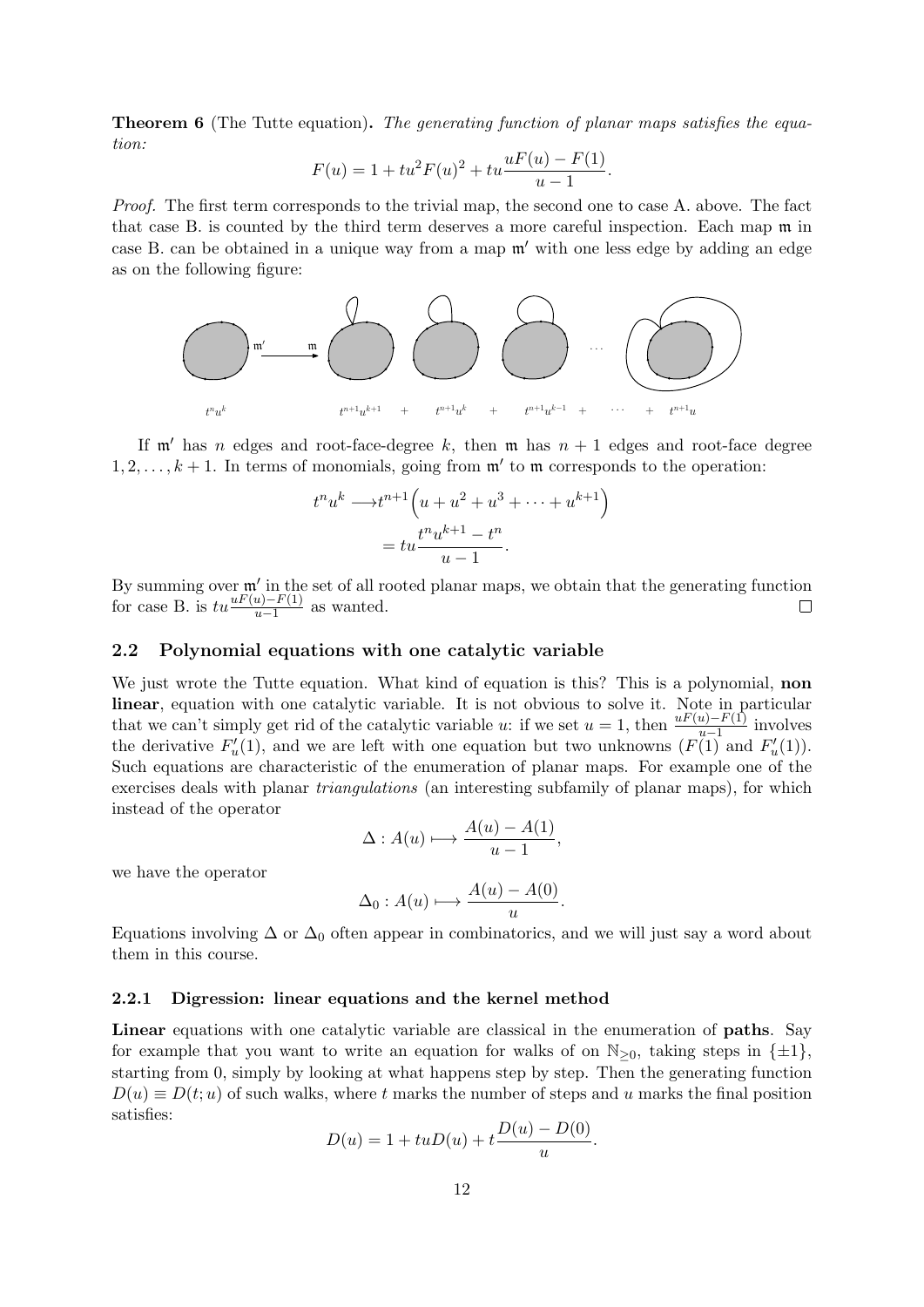The classical way to solve this equation to use the kernel method, i.e. write:

$$
K(u)D(u) = 1 - \frac{t}{u}D(0)
$$
\n(1)

where  $K(u) = 1 - tu - \frac{t}{u}$  $\frac{t}{u}$  is the kernel. Now let  $U(t)$  be the only series such that  $K(U(t) = 0,$ i.e.:

$$
U = t + tU^2 = \frac{1 - \sqrt{1 - 4t^2}}{2t}
$$

Then substituting  $u = U(t)$  in (1) give  $1 - \frac{t}{U(t)}D(0) = 0$ , so we can determine  $D(0)$ :

$$
D(0) = \frac{U(t)}{t} = \frac{1 - \sqrt{1 - 4t^2}}{2t}.
$$

(Of course we recover the generating function of Dyck-paths, i.e. Catalan numbers) We then find  $D(u)$  by plugging  $D(0)$  in the original equation. This wonderful trick of cancelling the kernel works for all linear equations with one catalytic variable and is known as the kernel method.

#### 2.2.2 How to solve the Tutte equation?

The Tutte equation involves one unknown function  $F(t, u)$ , and its substition  $F(t, 1)$ . However we can think of these as two independant unknowns. More precisely we let

$$
E(F, f, u) := -F + 1 + tu^2 F^2 + tu \frac{uF - f}{u - 1},
$$

so that the Tutte equation reads  $E(F(u), F(1), u) = 0$ . Then we have:

**Proposition 4.** The equation  $E(F, f, u) = 0$  has a unique solution  $(F, f)$  in  $\mathbb{C}[u][[t]] \times \mathbb{C}[t]$ .

*Proof.* Compute the series expansion (in t) of  $F(t, u)$  recursively using the equation. By doing so, observe that in order to have  $F(t, u) \in C[u][[t]]$ , we need to have  $f = F(1)$ , order by order in t. in t.

Since the solution to the Tutte equation is unique, one way of solving it is to guess the solution: this what Tutte did in the first place. Then Tutte and Brown designed a constructive way of solving this equation: a variant of the kernel method called the *quadratic method*. Much later, Bousquet-Mélou and Jehanne desinged a general way of solving all (up to reasonable technical asumptions) polynomial equations with one catalytic variable, in a way that generalizes both the kernel and quadratic method.

**Theorem 7** (Bousquet-Mélou & Jehanne 2005). Let  $Q(y_0, y_1, \ldots, y_k; u, t)$  and  $R(u)$  be polynomials with coefficients in  $Q$ . Then the unique f.p.s. solution of the equation

$$
F(u) = R(u) + tQ(F(u), \Delta F(u), \Delta^2 F(u), \dots, \Delta^k F(u); u, t)
$$

is algebraic over  $\mathbb{Q}[t, u]$ . Moreover there is an explicit algorithm to determine an equation satisfied by  $F(u)$ .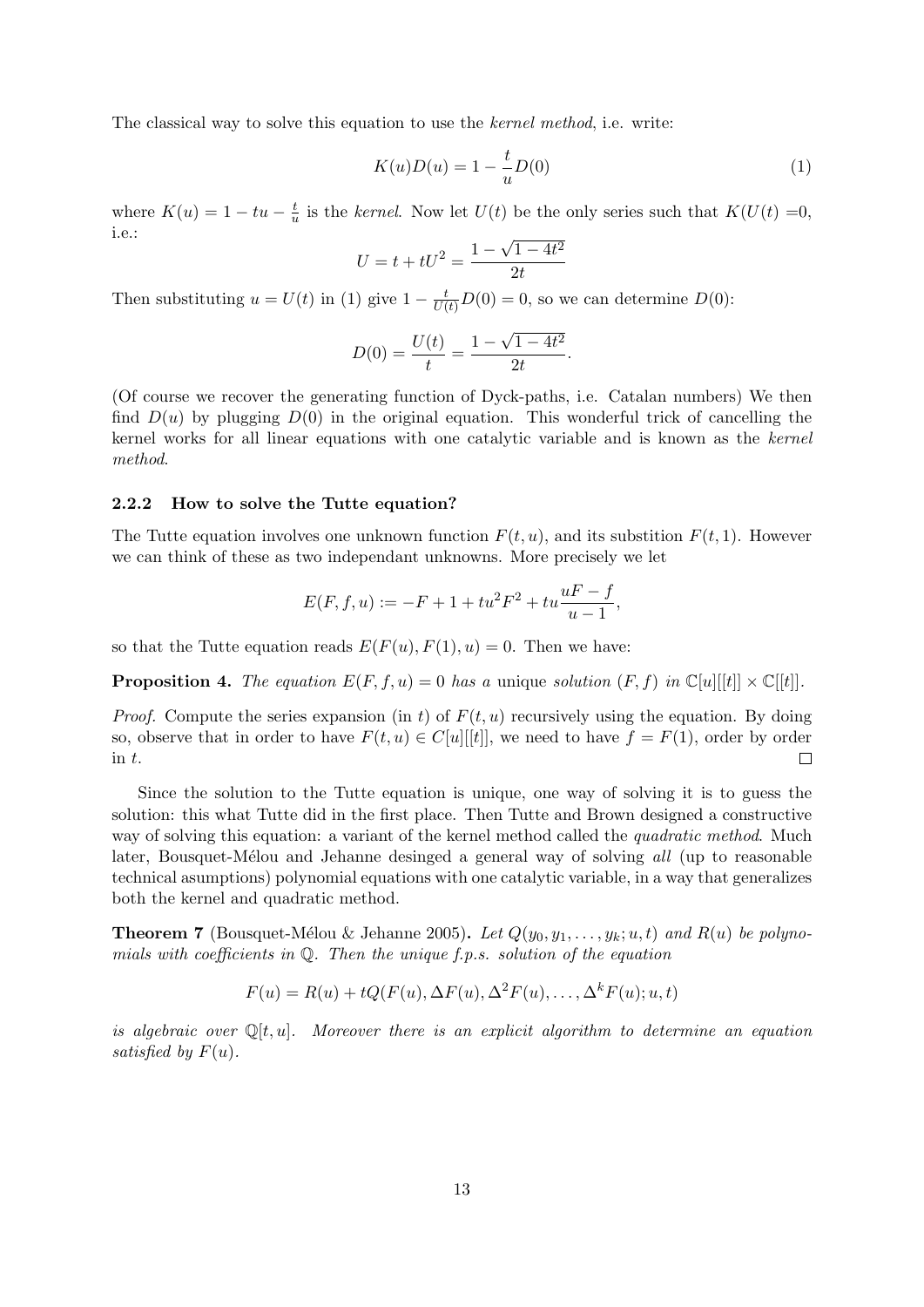#### 2.3 The case of the Tutte equation

The Tutte equation is an instance of the BMJ theorem, with  $k = 1$ , and a polynomial of degree 2 in F. We will not prove the BMJ theorem, nor describe the algorithm for general  $k$ . But we will explain the algorithm for  $k = 1$  and apply it to our case. We start with the equation:

$$
E(F(u), f, u) = 0
$$

as above, where we look for a solution  $(F(u), f) \in \mathbb{Q}[u][t]] \times \mathbb{Q}[t]$ . As in the kernel method, we want to find a good series  $U(t)$  whose substitution in the equation leads to some simplification. First note that if  $U(t)$  is any series in  $\mathbb{Q}[t]$  with  $U(0) = 0$ , the substitution is well defined and we have:

$$
E(F(U(t)), f, U(t)) = 0
$$

in  $\mathbb{Q}[[t]]$ . Now differentiate the Tutte equation with respect to u, we have:

$$
F'(u)E'_1(F(u), f, u) + E'_3(F(u), f, u) = 0.
$$

Therefore, if we find  $U(t)$  such that  $E'_1(F(u), f, u) = 0$ , we will also have  $E'_3(F(u), f, u) = 0$ . We will thus be left with the BMJ system:

$$
\begin{cases}\nE(F(U(t)), f, U(t)) &= 0 \\
E'_1(F(U(t)), f, U(t)) &= 0 \\
E'_3(F(U(t)), f, U(t)) &= 0\n\end{cases}
$$

Recall that E is an explicit polynomial, so so are  $E'_1$  and  $E'_3$ . We thus have a system with **three** equations and **three** unknowns!  $(F(U(t)), U(t),$  and f). Moreover, the Tutte equation begin contractant in the space of formal power series, the system is not singular and we can perform polynomial elimination.

#### Remark 6.

The BMJ strategy works in a similar way in the case  $k \geq 1$ , but in general the BMJ system involves k auxiliary series  $U_1(t), \ldots U_k(t)$ , leading to a system of 3k equations with 3k unknowns. The main point of the BMJ theory is to prove that the system of equations thus obtained is always non singular (which is not clear for  $k > 1$ . The BMJ theory also provides refinements of the strategy, enabling to reduce the number of equations from  $3k$  to  $2k$  (we refer to the original paper for these developments).

In the case of the Tutte equation the BMJ system takes the following form:

$$
\left\{ \begin{array}{rcl} F & = & 1+tu^2F^2+tu\frac{uF-f}{u-1} \\ 1 & = & 2tu^2F+\frac{tu^2}{u-1} \\ 0 & = & 2tuF^2+\frac{t(Fu^2-2Fu+f)}{(u-1)^2} \end{array} \right.
$$

The elimination can be performed by hand (or better: with a computer) in several ways. It turns out (we'll see why later) that we obtain a nice parametrization by letting  $T : \frac{U(t)}{3(II(t))}$  $\frac{U(t)}{3(U(t)-1)}$ . This leads to our wanted result:

**Theorem 8** (Tutte). The generating function  $f(t) = \sum_n m_0(n) t^n$  is given by:

$$
f(t) = T - tT^3
$$

where  $T = 1 + 3tT^2$ . Equivalently,  $f(t)$  is the unique fps solution of the equation:

$$
1 - 16t + 18tf - 27t^2f^2 = 0.
$$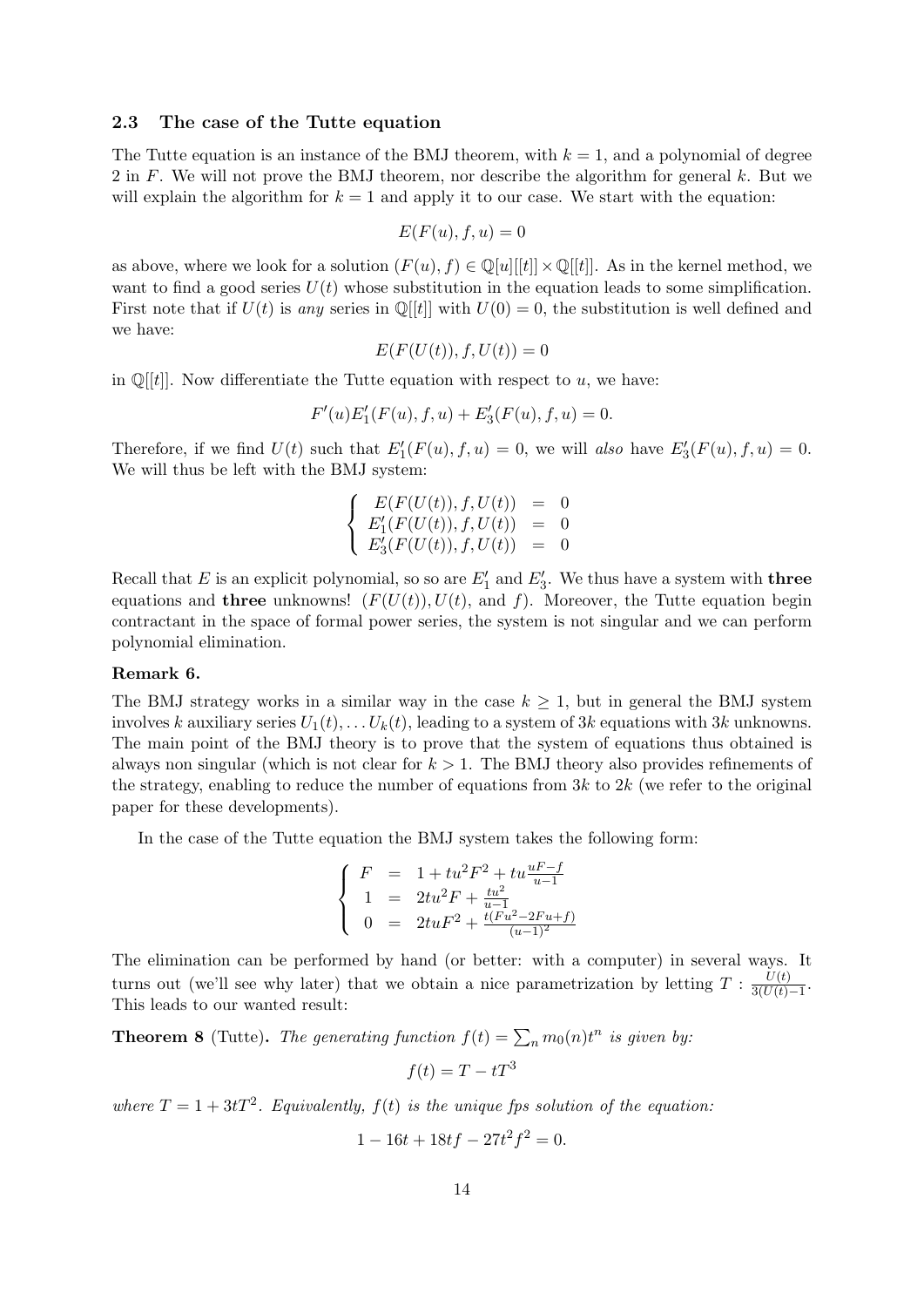By applying Lagrange inversion we obtain:

Corollary 1. The number of rooted planar maps with n edges is given by:

$$
m_0(n) = \frac{2 \cdot 3^n \cdot (2n)!}{n!(n+2)!} = \frac{2 \cdot 3^n}{n+2} \text{Cat}(n).
$$

Remark 7. • It is surprising to find such a simple formula! Is there a bijective explanation? Yes! but it is not obvious at all (wait until Chapter 3).

• Catalan numbers satisfy the asymptotics  $\text{Cat}(n) \sim (constant)n^{-3/2}4^n$ . Hence we have:

$$
m_0(n) \sim c \cdot n^{-5/2} 12^n
$$
.

The counting exponent  $-\frac{5}{2}$  $\frac{5}{2}$  is a characteristic of the **universality class of planar maps**. This means that, all reasonable families of rooted planar maps have the same exponent (for example triangulations, or 3-connected maps). The notion of universality class is not well defined, it is rather an accumulation of facts. Others characteristics of the universality class of planar maps are: non-linear polynomial equations with one catalytic variable, distances of order  $n^{1/4}$ , scaling limit being the Brownian map). This contrasts with the universality class of rooted trees (counting exponent  $n^{-3/2}$ , linear polynomial equations with one catalytic variable, Drmota-Lalley-Woods type equations, distances of order  $n^{1/2}$ , scaling limit the continuum random tree).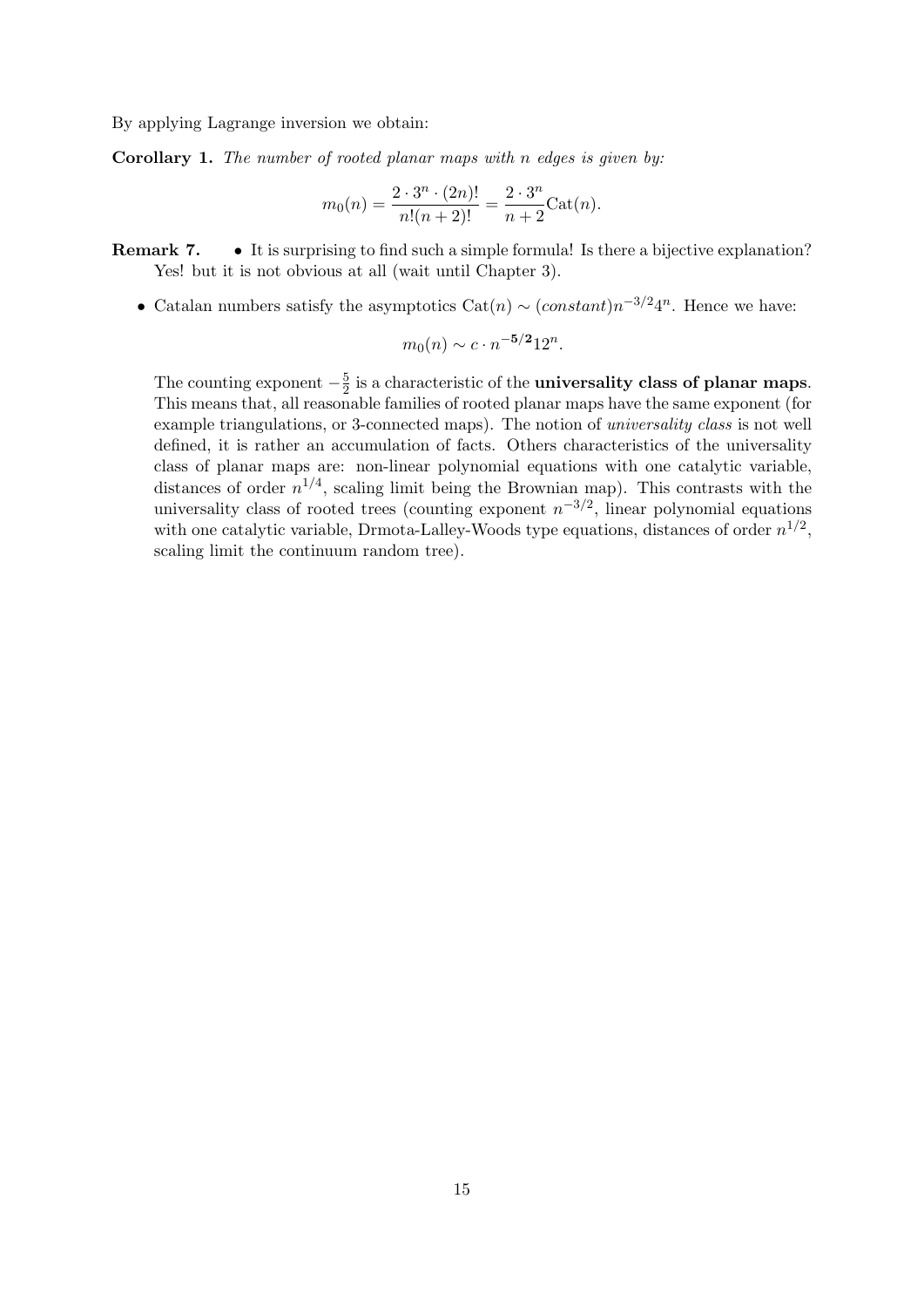## 3 Chapter 3: Counting genus q maps à la Bender and Canfield

The purpose of this chapter is to write the Tutte equations for arbitrary genus (which is a good way to be sure we understand what a map is), to explain how they can be solved by recursion on the genus, and to give Bender and Canfield's result on the rationality and main simgularity of the generating function of genus g maps.

 $\sum_n m_g(n)t^n$  of rooted maps of genus g by the number of edges is an element of  $\mathbb{Q}(\rho)$  where **Theorem 9** (Bender & Canfield 1986). Let  $g \geq 1$ . The generating function  $f_q(t) :=$  $\rho = \sqrt{1 - 12t}.$ When n tends to infinity, the number  $m_q(n)$  of rooted maps of genus g with n edges is equivalent to:

 $m_g(n) \sim t_g n^{\frac{5(g-1)}{2}} 12^n,$ 

for some  $t_q > 0$ .

## 3.1 The "Tutte equation" (a.k.a. loop equation, Schwinger-Dyson equation)

We fix an integer g, and we are interested in finding the number  $m_q(n)$  of maps of genus g with *n* edges, or the generating function  $F_g(t) = \sum_n m_g(n)t^n$ .

We start as in the planar case: we look at what happens when we remove the root edge in a map of genus g. This is less obvious than in the planar case, so we have to be more careful not to forget any case. Let  $\mathfrak m$  be a genus q map and let  $\mathfrak e$  be its root edge. There are two cases:

A. in  $m$ , the edge  $\epsilon$  is bordered twice by the same face F.

B. in  $m$ , the edge  $\mathfrak{e}$  is bordered by two different faces  $F_1$  and  $F_2$ .

In case B., the situation is similar to the planar case: removing the edge  $\mathfrak{e}$  merges the two faces  $F_1$  and  $F_2$ , thus giving rise to a map with one less edge and one less face. By Euler's formula, this map has the same genus as  $m$ , genus g. This can be dealt with the catalytic operator  $\Delta$  as in the planar case.

In case A, there are two different possibilities. If the removal of  $\epsilon$  disconnects the map, the situation is similar to the planar case: we obtain two different connected components  $\mathfrak{m}_1$  and  $m_2$ , and by Euler's formula their genus  $g_1$  and  $g_2$  satisfy  $g_1 + g_2 = g$ . If the removal of  $\mathfrak{e}$  does not disconnect the map, the face  $F$  is split into two different faces. We thus obtain a map  $\mathfrak{m}'$ with one less edge and one more face: by Euler's formula, this map has genus  $g - 1$ .

Therefore we have:

$$
F_g(u) = tu\Delta F_g(u) + tu^2 \sum_{g_1 + g_2 = g} F_{g_1}(u) F_{g_2}(u) + tu^2 \left. \frac{v\partial}{\partial v} \right|_{v=u} F_{g-1}^{(2)}(u, v)
$$

where  $F_{a-}^{(2)}$  $g_{g-1}^{(2)}(u, v)$  is the generating function of rooted maps of genus  $g-1$  carrying an additional marked face, where  $u$  marks the size of the root-face and  $v$  marks the face of the other marked face.

Remark 8 (Comments on the equation).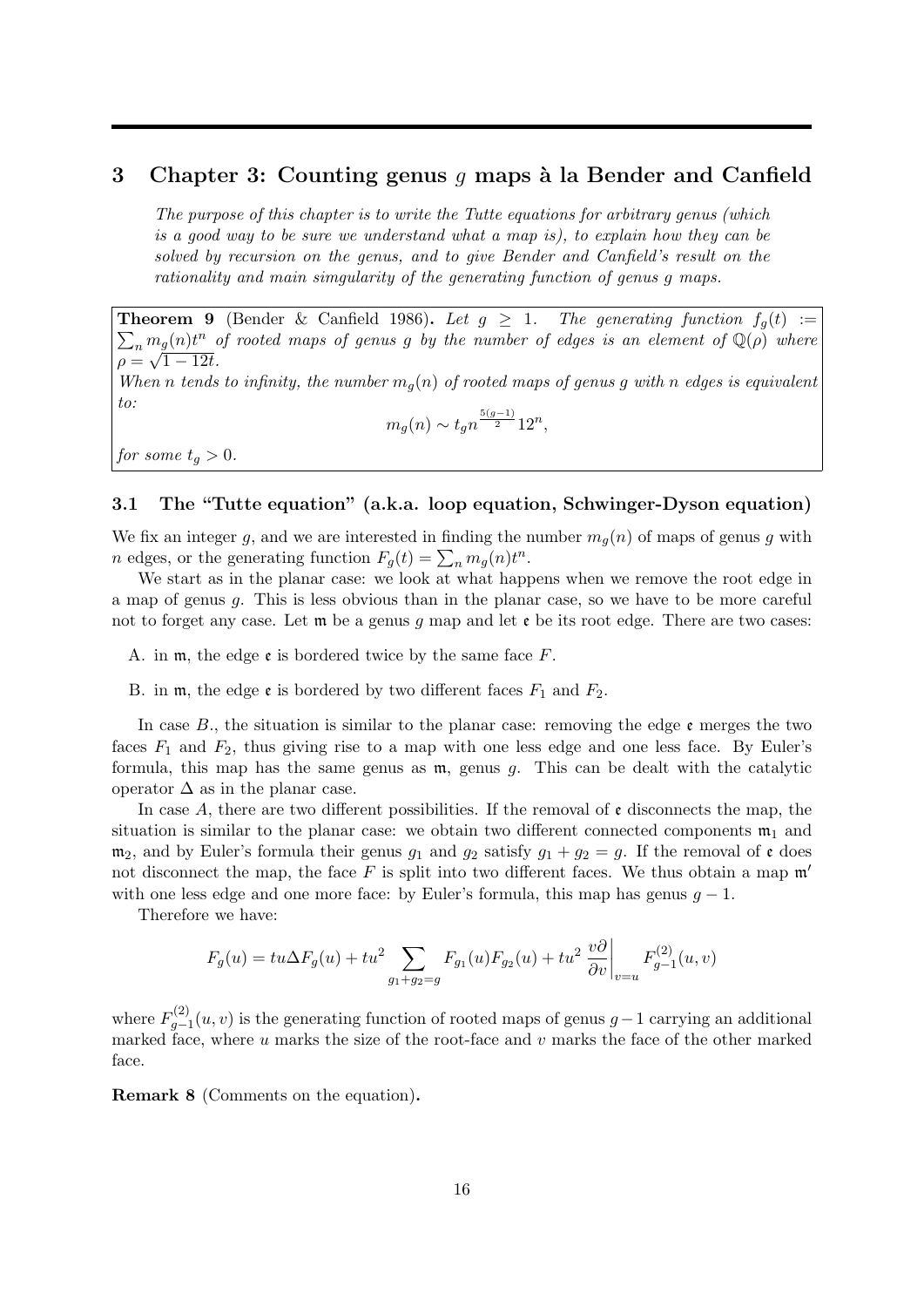- We remark that, if  $g \geq 1$  and if we consider the series  $F_q(u)$  as unknown and all the series concerning a lower genus as known, what we have is a linear equation with one catalytic variable. It is tempting to solve it using the kernel method, and using induction on the genus!
- On the other hand, in order to be able to write the equation, we needed to introduce the series  $F_{a-}^{(2)}$  $g_{g-1}^{(2)}(u, v)$  of maps carrying an extra root face. So we need to write an equation for this series as well. In order to do that, and to be able to apply induction, the price to pay is to consider the series  $F_h^{(k)}$  $h_h^{(k)}$  of maps of genus h carrying k extra faces, for all h and k.

NOTATION: We will need to manipulate series with an arbitrary number of parameters. If I is some set of integers,  $I = \{i_1, i_2, \ldots, i_k\}$ , we will note  $v_I =$  $(v_{i_1}, v_{i_2}, \ldots, v_{i_k})$  and write for example  $F(v_I)$  if F is a function of k parameters.

**Definition 3.** For  $k, h \geq 0$  we let  $F_h^{(k)}$  $f_h^{(k)}(t;u;v_1,\ldots,v_k) \; \equiv \; F_h^{(k)}$  $h^{(k)}(u;v_{[1..k]})$  be the generating function of all rooted maps of genus h carrying k marked faces, numbered from 1 to  $k$ , and different from the root face. The variables  $t, u$ , and  $u_i$  record the number of edges, the degree of the root-face, and the degree of the *i*-th marked face, respectively (for  $i \in [1..k]$ ).

**Theorem 10** (The Tutte/loop/Schwinger-Dyson equations for arbitrary genus). Let  $g, k \geq 0$ be integers. Then we have:

$$
F_g^{(k)}(u; v_{[1..k]}) = tu^2 \sum_{\substack{g' + g'' = g\\h \neq j = [1..k]}} F_{g'}^{(|I|)}(u; v_I) F_{g''}^{(|J|)}(u; v_J) + tu \frac{u F_g^{(k)}(u; v_{[1..k]}) - F_g^{(k)}(1; v_{[1..k]})}{u - 1}
$$
  
+ 
$$
tu^2 \frac{v \partial}{\partial v} \bigg|_{v = u} F_{g-1}^{(k+1)}(u; v, v_{[1..k]}) + \sum_{i=1}^k tu v_i \frac{u F_g^{(k-1)}(u; v_{[1..k] \setminus \{i\}}) - v_i F_g^{(k-1)}(v_i; v_{[1..k] \setminus \{i\}})}{u - v_i}.
$$
 (2)

*Proof.* We proceed as in the planar case. Take a map  $\mathfrak{m}$  of genus g with root edge  $\mathfrak{e}$ , with k extra marked faces. The following cases can happen when we remove the root-edge (it is good to look at the figure while reading the text):

#### 1. A. In m, e is bordered twice by the same face

A.1 Removing e disconnects the map. We thus obtain two maps whose genus sum to g. Moreover the k marked faces are distributed between the two maps. This case corresponds to the term:

$$
tu^2\sum_{\substack{g'+g''=g\\I\uplus J=[1..k]}}F_{g'}^{(|I|)}(u;v_I)F_{g''}^{(|J|)}(u;v_J)
$$

A.2 Removing e does not disconnect the map. As discussed above, we obtain a map of genus  $q-1$ , with an additional marked face (so  $k+1$  marked faces). This extra face will be merged with the root face when we add  $\epsilon$  back. Therefore this is counted by the term:

$$
tu^{2}\frac{v\partial}{\partial v}\bigg|_{v=u}F_{g-1}^{(k+1)}(u;u,v_{[1..k]}).
$$

Notice the derivative, that accounts for the fact that we have to choose where to attach the root edge in the marked face.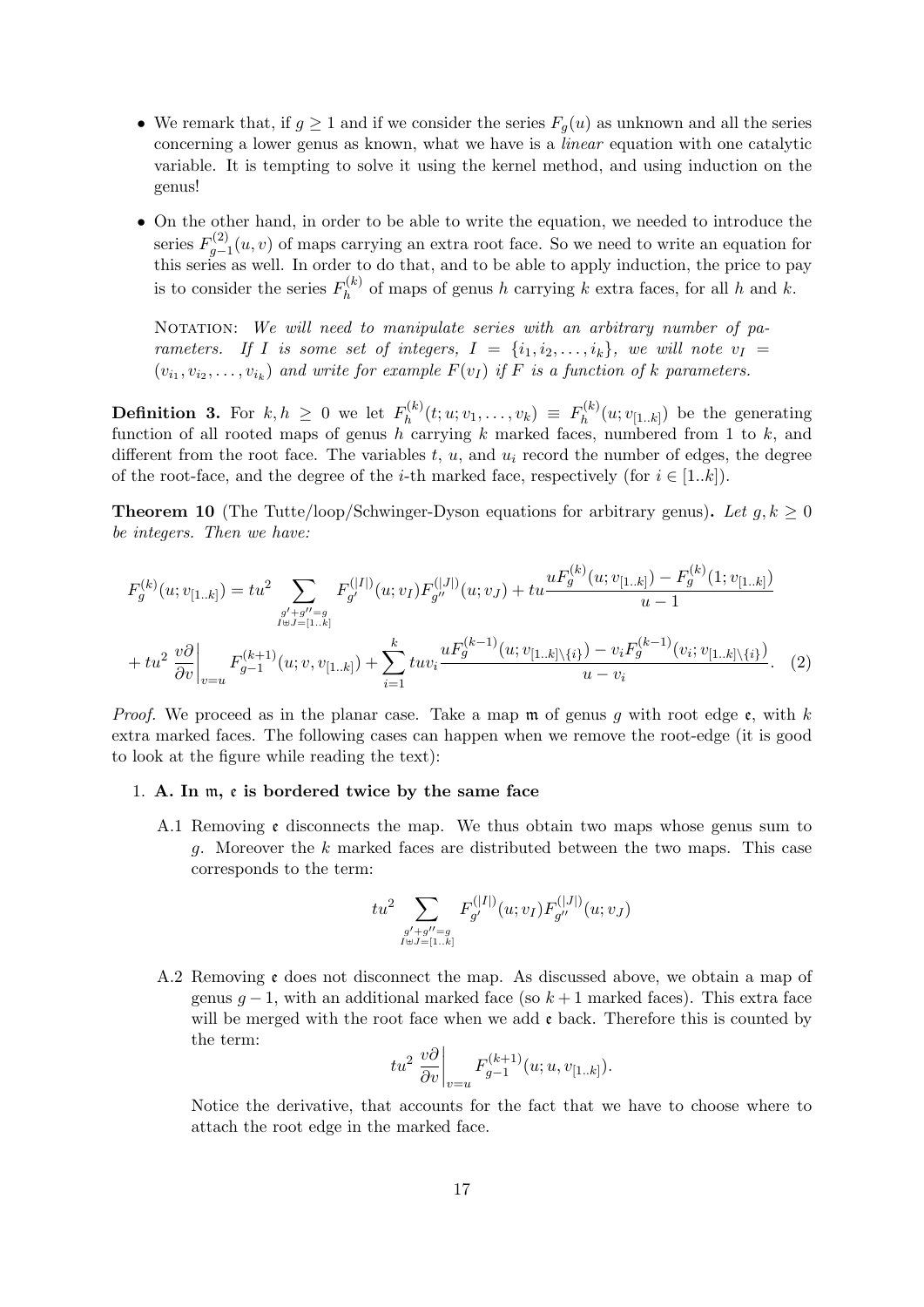

- 2. B. In  $m$ ,  $\varepsilon$  is bordered by two different faces, the root-face  $F$  and another face  $F'$ . In this case, removing  $\mathfrak{e}$  creates a map  $\mathfrak{m}'$  in which the faces are merged together. Two things can happen:
	- B.1  $F'$  is not one of the marked faces. This case is similar to the planar case. Recall that adding the edge  $\epsilon$  back to  $m'$  is taken into account in the world of generating functions by the operator:

$$
t^n u^k \longrightarrow t^{n+1} \left( u + u^2 + u^3 + \dots + u^{k+1} \right)
$$

$$
= tu \frac{t^n u^{k+1} - t^n}{u - 1}.
$$

Therefore the term corresponding to this case is

$$
tu\frac{uF_g^{(k)}(u;v_{[1..k]}) - F_g^{(k)}(1;v_{[1..k]})}{u-1}
$$

.

B.2  $F'$  is one of the marked faces (say the *i*-th one). This case is very similar to B.1, but we have not to forget the power of  $v_i$  contributed by the *i*-th face. Combinatorially, adding the edge  $\varepsilon$  to  $m'$  splits the root face into two faces and corresponds to the generating function operation:

$$
t^n u^k \longrightarrow t^{n+1} \left( u v_i^{k+1} + u^2 v_i^k + u^3 v_i^{k-1} + \dots + u^{k+1} v_i \right)
$$
  
= 
$$
t u v_i \frac{t^n u^{k+1} - v_i^{k+1} t^n}{u - 1}.
$$

Therefore the term corresponding to this case is

$$
\sum_{i=1}^{k} tuv_i \frac{uF_g^{(k-1)}(u;v_{[1..k]\setminus\{i\}}) - v_iF_g^{(k-1)}(v_i;v_{[1..k]\setminus\{i\}})}{u - v_i}.
$$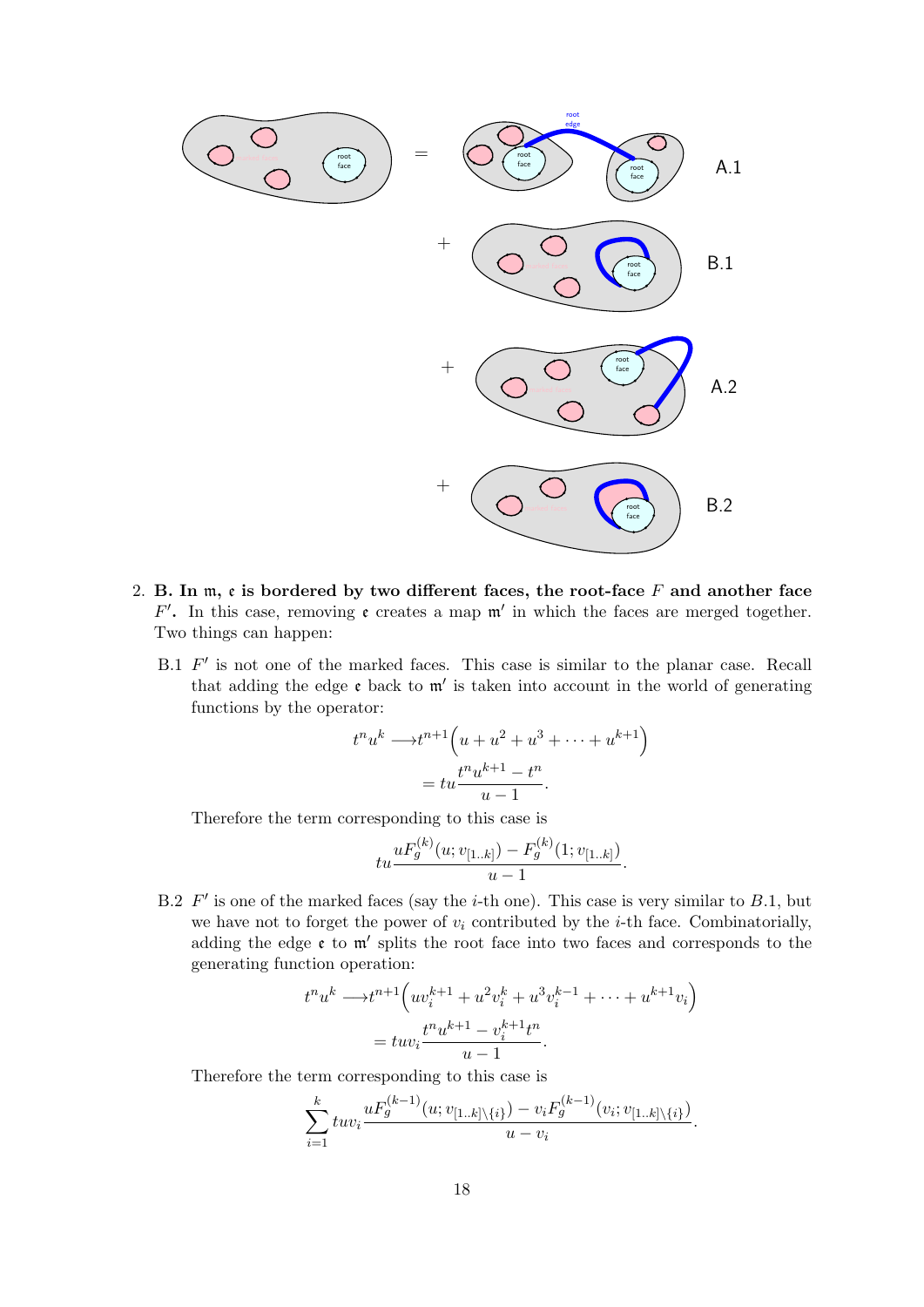## 3.2 Bender and Canfield's recursive kernel method

Observe that, if  $(k, g) \neq (0, 0)$ , the above equation can be put in the form:

$$
K(u)F_g^{(k)}(u, v_{[1..k]}) = \frac{tu}{u-1}F_g^{(k)}(1, v_{[1..k]}) + \text{STUFF}
$$
\n(3)

where

- $K(u) = 1 2tu^2 F_0^{(0)}$  $v_0^{(0)}(u) - \frac{tu}{u-1}$  is the **kernel**. This quantity is **independent of** g and k. It is explicit since we have solved for  $F_0^{(0)}$  $\int_0^{10}$  in the previous chapter.
- STUFF involves only series  $F_h^{(\ell)}$  with  $(h, \ell) < (g, k)$  for the lexicographical order. Therefore it is is tempting to use **induction** on  $q + k$  and to claim that STUFF is an explicit quantity, in which case we have nothing more than a linear equation with one catalytic variable, amenable to the kernel method.

**Proposition 5** (Bender and Canfield recursive algorithm). The generating series  $F_g^{(k)}$  can be computed inductively on  $(g, k)$  (for the lexicographical order) as follows:

- if  $(k, q) = (0, 0)$  the answer is known from the previous chapter.
- Else, let  $u_0(t)$  be the only power series such that  $K(u_0(t)) = 0$ . Since K is explicit, so is  $u_0$  and indeed one can check that  $u_0(t) = \frac{5-\sqrt{1-12t}}{4+2t}$  $\frac{\sqrt{1-12t}}{4+2t}$ . Substitute  $u=u_0(t)$  in equation (3) to obtain the expression of  $F_g^{(k)}(1, v_{[1..k]})$  (assuming that STUFF is known, by induction). Inject this value back in (2) to obtain the expression of  $F_g^{(k)}(u, v_{[1..k]})$ .

#### 3.3 Proof of the first part of Theorem 9 (rationality)

We are now ready to prove the wanted structure result. To this end we are going (again) to rely on induction, and it is convenient to consider (univariate) power series:

$$
H_g^{k,\alpha} = \left(\frac{\partial^{\alpha_0}}{\partial u^{\alpha_0}} \prod_i \frac{\partial^{\alpha_i}}{\partial v_i^{\alpha_i}}\right) F_g^{(k)}(u;v_{[1..k]})\Big|_{u=v_1=\dots=v_0(t)},
$$

where k is an integer and  $\alpha = (\alpha_0, \alpha_1, \dots, \alpha_k) \in \mathbb{N}_{\geq 0}^{k+1}$  is a composition. Note that it is natural to introduce the  $H_g^{k,\alpha}$ , since if we let  $u = u_0(t)$  in (2) (or (3)) for  $k = 0$ , we find:

$$
\frac{u_0}{u_0 - 1} F_g^{(0)}(1) = t u_0^2 \sum_{g'=1}^{g-1} H_{g'}^{0,[0]} H_{g-g'}^{0,[0]} + u_0^3 H_{g-1}^{1,[0,1]}.
$$
\n
$$
\tag{4}
$$

Therefore, even if we are interested in  $F_g^{(0)}$  only, we cannot avoid to work with all the  $H_g^{k,\alpha}$  in order to close the induction.

The rest of the proof is relatively straightforward (just apply induction on  $(q, k)$ ) but a bit technical, so we just give the main ideas. First note that in view of derivating (3), we will need information on the derivatives of  $K(u)$ . We have:

 $\Box$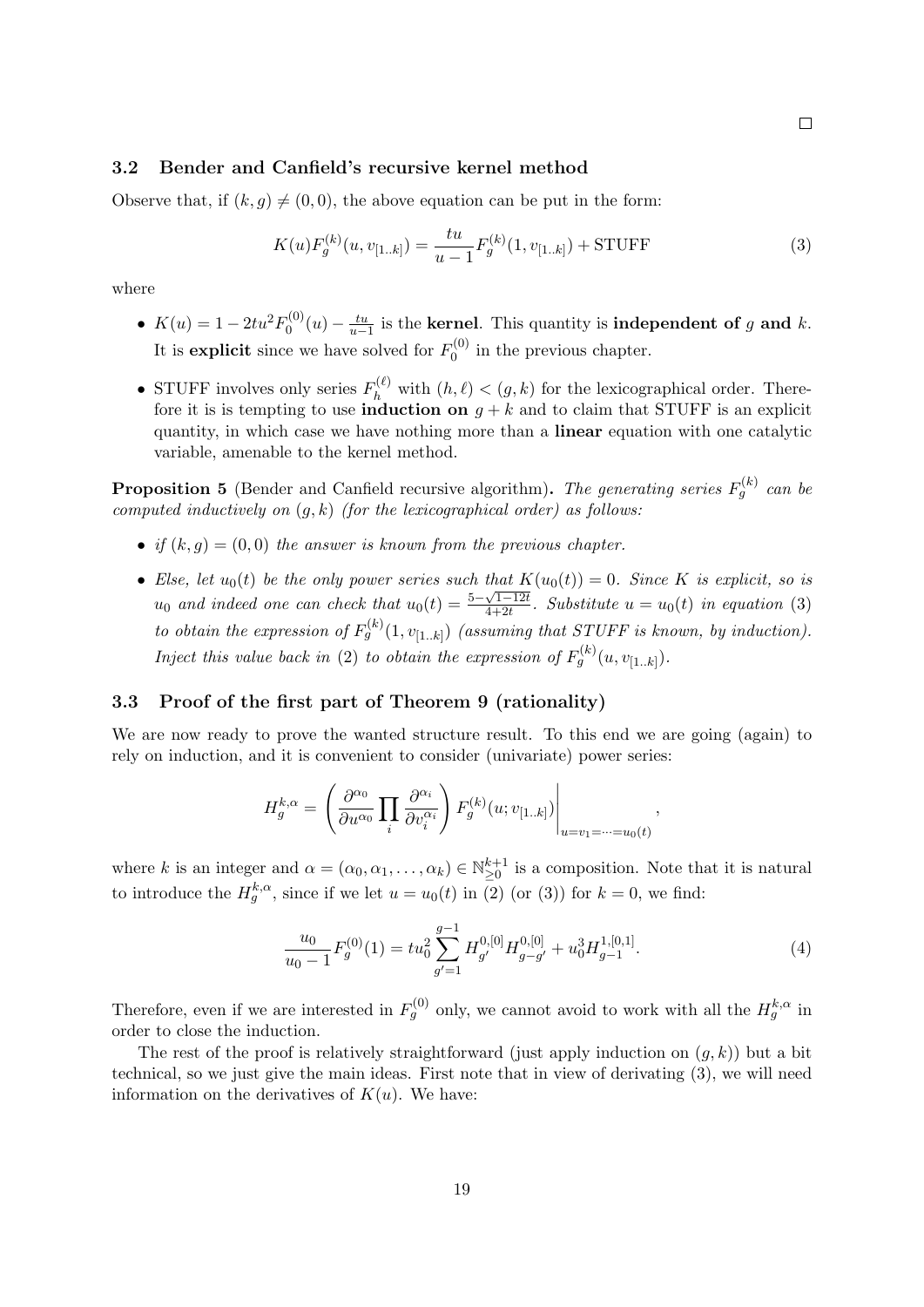**Lemma 1.** Let  $i \geq 0$  and let  $K^{(i)} := \frac{\partial^i}{\partial u^i} K(u) \Big|_{u=u_0(t)}$ . We have:

$$
K^{(i)} = R_i(\rho)K^{(1)} \text{ for some } R_i \in \mathbb{Q}(\rho), \tag{5}
$$

where  $K^{(1)} = \sqrt{\frac{\rho(\rho+2)}{3}}$  $\frac{1+2j}{3}$ .

*Proof.* Since everything is explicit, the expression of  $K^{(1)}$  can be checked by hand or computer. The statement can then be proved by induction on  $i$ , using the (explicitely checked) fact that  $(u-1)^2 K^2$  is a polynomial in u and  $\rho$ .  $\Box$ 

**Proposition 6.** For any g, and k such that  $(g, k) \neq (0, 0)$ , for any  $\alpha$  such that  $\alpha_i > 0$  for  $i = \in [0..k]$ , there exists a rational function R such that

$$
H_g^{k,\alpha} = R(\rho) \left( \sqrt{\frac{\rho(\rho+2)}{3}} \right)^{k+1}.
$$

Before proving the Proposition we need the lemma:

**Lemma 2.** Let  $k, \ell \geq 0$ , and  $A(u)$  be a polynomial. Then

$$
\left. \frac{\partial^k}{\partial u^k} \frac{\partial^\ell}{\partial v^k} \right|_{u=v=w} \frac{A(u) - A(v)}{u - v} = \frac{k!\ell!}{(k + \ell)!} \left. \frac{\partial^{k+\ell+1}}{\partial u^{k+\ell+1}} \right|_{u=w} A(u)
$$

Proof. Exercise!

Sketch of the proof of the proposition. We apply induction on  $(q, k)$  for the lexicographical order. We apply the operator

$$
\left(\frac{\partial^{\alpha_0+1}}{\partial u^{\alpha_0+1}} \prod_i \frac{\partial^{\alpha_i}}{\partial v_i^{\alpha_i}}\right)\Big|_{u=v_1=\dots=u_0(t)}
$$

to the loop equation (2) multiplied by  $(1 - u)$ . The equation involves the quantity  $K^{(1)}H_g^{k,\alpha} =$  $\sqrt{\frac{\rho(\rho+2)}{3}}H_g^{k,\alpha}$ , as well as other terms that involve either a genus strictly smaller than g, or a number of faces strictly smaller than k.

From the previous lemmas, the induction hypothesis is then enough to conclude, except in the base case  $(g, k) = (0, 1)$ . In that case, we have to check the result explicitely, which can be done by induction on  $\alpha_0$  from the explicit expression of  $F_0(u)$ .  $\Box$ 

As promised, we now deduce the first part of Theorem 9:

**Corollary 2.** For all g, the generating function  $F_g^{(0)}(1)$  is a rational function in  $\sqrt{1-12t}$ .

Proof. This is an immediate consequence of (4), together with the last proposition.

## 3.4 Sketch of the proof of the second part of Theorem 9 (asymptotics)

The asymptotics part of Theorem 9 is proved in a similar way as the first one: the most important thing is to find the appropriate form of induction.

We first fix some notation. All the univariate series we will consider have a radius of convergence equal to 1/12, are algebraic, and have and a unique dominant singularity at this point. For two such series  $A(t)$  and  $B(t)$ , we will write  $A \approx B$  if their Puiseux expansion near  $t = 1/12$  are equal at the first non-vanishing order. Finally, in this section, c denotes a positive constant that changes from time to time.

We first state an asymptotic analogue of Lemma 1:

 $\Box$ 

 $\Box$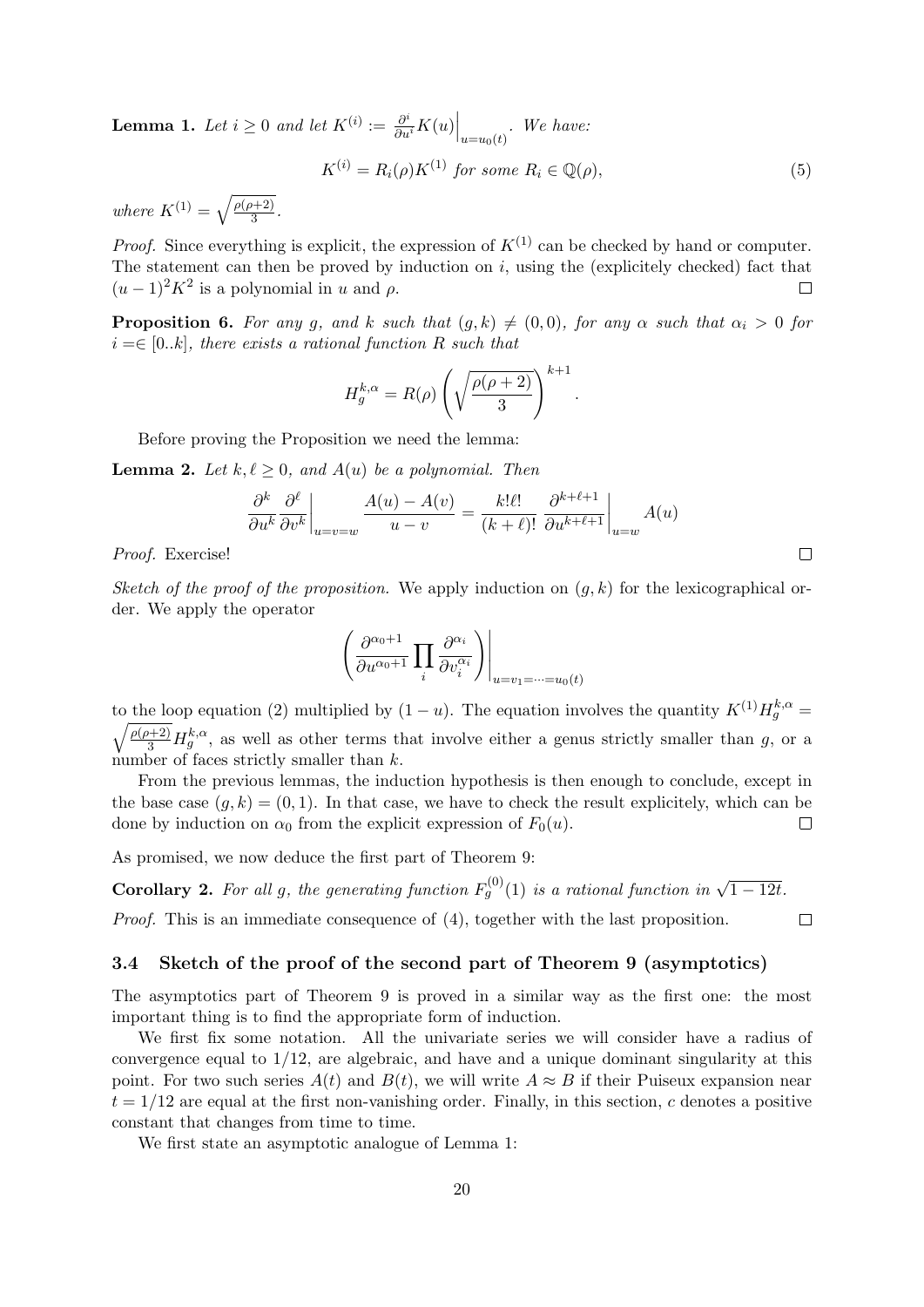**Lemma 3.** For  $i \ge 1$  one has  $K^{(i)} \approx c(1 - 12t)^{\frac{3-2i}{4}}$ .

Proof. Proceed by induction, as for Lemma 1.

Using this lemma, one can then show the main point of the induction, which is an asymptotic analogue of Proposition 6:

**Proposition 7.** For any g, and k and  $\alpha$  such that  $(g, k, \alpha_0) \neq (0, 0, 0)$ , we have the asymptotic estimate:

$$
H_g^{k,\alpha} \approx (1 - 12t)^{-\frac{10g + 5k - 3 + 2\sum_{i \ge 0} \alpha_i}{4}}
$$

for some positive constant  $c = c(g, \alpha, k)$ .

*Proof.* The proof goes by induction on  $(g, k)$ . Similarly as in the proof of the last proposition, apply the operator

$$
\left(\frac{\partial^{\alpha_0+1}}{\partial u^{\alpha_0+1}}\prod_i \frac{\partial^{\alpha_i}}{\partial v_i^{\alpha_i}}\right)\Big|_{u=v_1=\dots=v_0(t)}
$$

to the loop equation (2) multiplied by  $(1 - u)$ . The equation involves the quantity  $K^{(1)}H_g^{k,\alpha} =$  $\sqrt{\frac{\rho(\rho+2)}{3}}H_g^{k,\alpha} \approx c(1-12t)^{1/4}H_g^{k,\alpha}$ , as well as other terms that involve either a genus strictly smaller than  $g$ , or a number of faces strictly smaller than  $k$ . The induction hypothesis ensures that the remaining terms all have the same sign (hence no cancellation occurs!), and that their singularity is of the form  $\approx c(1-12t)^{-\frac{10g+5k-3+2\sum_{i\geq 0}\alpha_i}{4}+\frac{1}{4}}$ . So the theorem follows by induction, provided the base case  $(g, k) = (0, 0)$  is proved (which can be done by a simple induction on  $\alpha_0$ from the explicit expression of  $F_0(u)$ .  $\Box$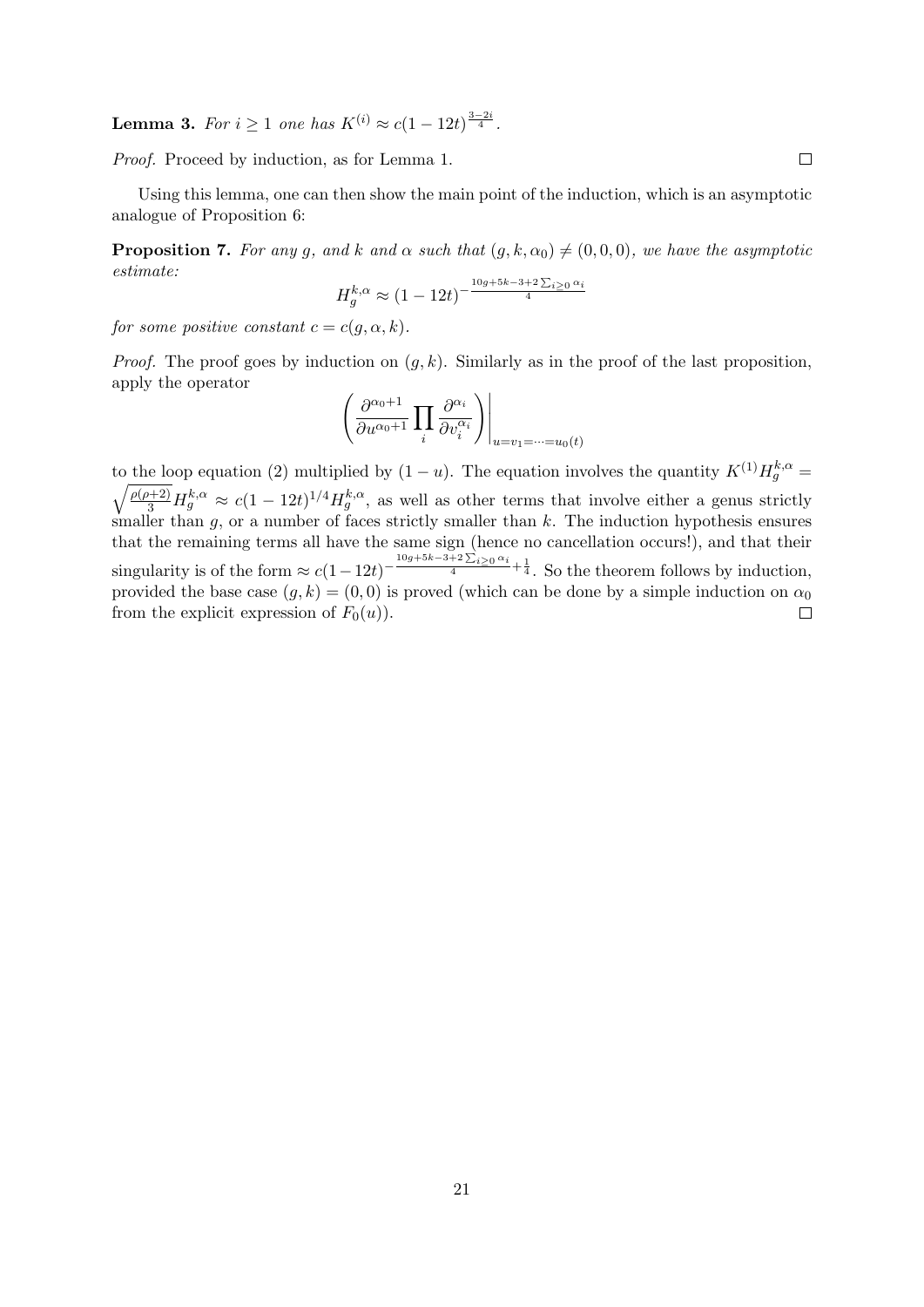## 4 Chapters 4/5: The Schaeffer and Marcus-Schaeffer bijections, an introduction to the bijective theory of maps

In this chapter our goal is to present combinatorial interpretations of the formulas established in the previous chapters. We will focus on the Schaeffer bijection that gives a nice proof of Tutte's formula for planar maps, and its higher genus version (known as the Marcus-Schaeffer bijection) that enables a (partial) combinatorial interpretation of Bender and Canfield's result on higher genus maps.

## 4.1 Main statements

In this chapter our goal is to enumerate rooted maps by genus and number of edges, bijectively. Thanks to Tutte's bijection described in Chapter 1, we will rather focus on bipartite quadrangulations. We start with a few definitions.

NOTATION: In this chapter, all maps are rooted.

**Definition 4.** A map is *pointed* if it is equipped with a distinguished vertex

**Definition 5.** A *one-face map* is a map having only one face. A *labelled* one-face map is a one-face map equipped with a labelling of its vertices by integers  $\ell : V \to \mathbb{Z}$ , in such a way that if  $u \sim v$  are two incident vertices,  $\ell(u) - \ell(v) \in \{-1, 0, 1\}.$ 

Labelled one-face maps are considered up to common translation of all the labels. The normal representative of a labelled one-face map is obtained by translating all labels in such a way that the minimum label is equal to 1. The *centered representative* of a labelled one-face map is the one for which the root vertex receives label 0.

We will abusively talk about the *label* of a corner, for the label of the unique vertex incident to it.

**Theorem 11** ( $q = 0$ : Cori-Vauquelin 1981, Schaeffer 1998;  $q > 0$ : Marcus-Schaeffer 1999). There is a 1-to-2 mapping between bipartite quadrangulations of genus g with n faces which are both rooted and pointed, and labelled one-face maps of genus g with n edges.

The bijection sends a quadrangulation with  $n+2-2q$  vertices to a one-face map with  $n+1-2q$ vertices, in such a way that for  $i > 0$ , the number of vertices in the quadrangulation that are at graph-distance i from the pointed vertex is equal to the number of vertices of label i in the labelled one-face map (in the normal representation).

Corollary 3 (Bijective proof of Tutte's formula). The number of rooted planar maps with n edges is  $\frac{2 \cdot 3^n}{n+2}$ Cat $(n)$ .

*Proof of the corollary.* First, by Tutte's bijection (Chapter 1), rooted planar maps with n edges are equinumerous with rooted (bipartite) planar quadrangulations with  $n$  faces. Now, since a planar one-face map is just a plane tree, the number of labelled one-face maps of genus 0 is clearly  $3^n\text{Cat}(n)$  (think of the centered representation).

Since a planar quadrangulation with n faces has  $n + 2$  vertices (from Euler's formula), the last theorem thus gives:

$$
(n+2)m_0(n) = 2 \cdot 3^n \text{Cat}(n).
$$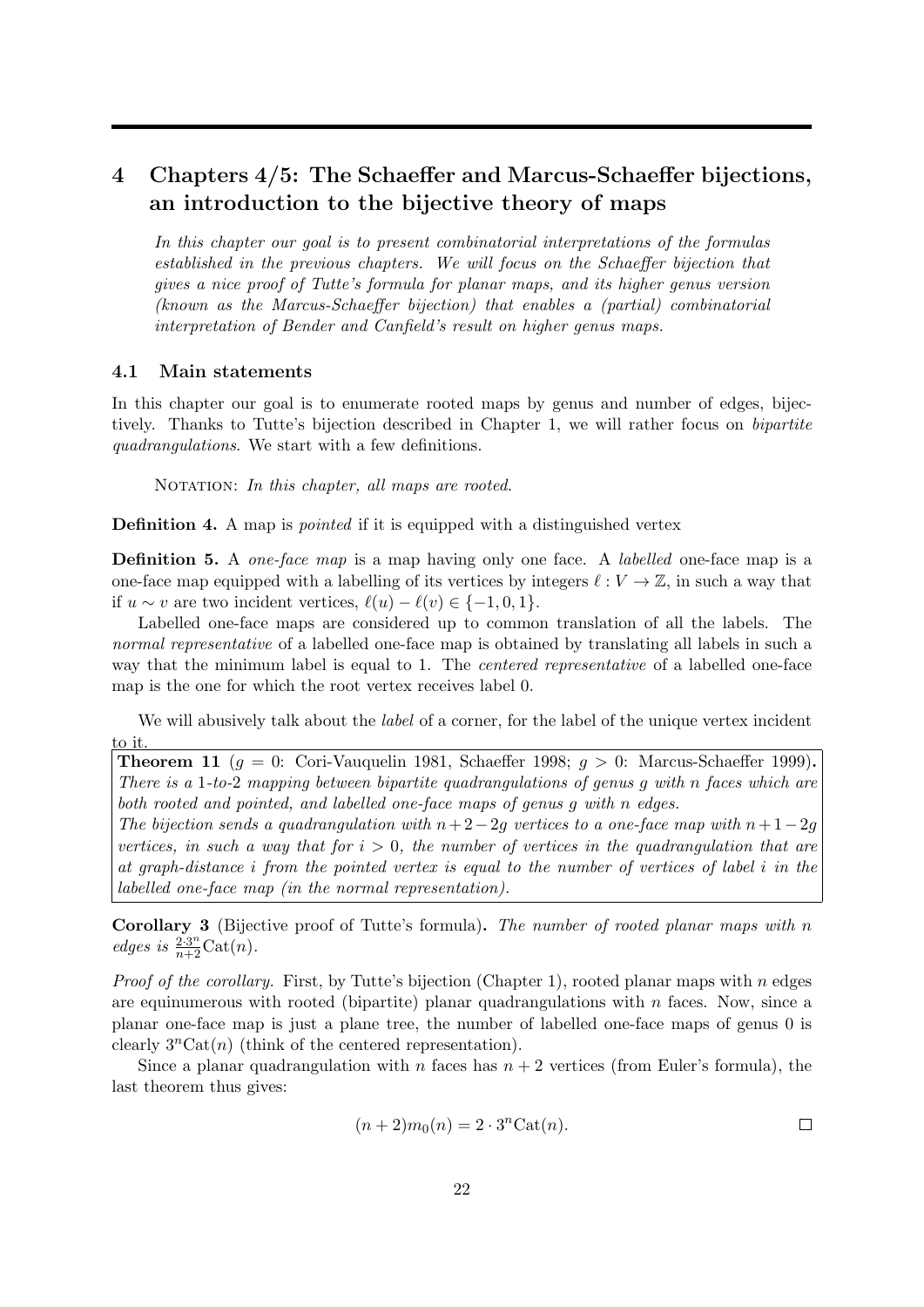**Remark 9.** In genus  $g > 0$ , the counting of labelled one-face maps is less obvious than in the plane. But it is still doable in a convincingly combinatorial way. In section 4.4 we will thus obtain a combinatorial proof of Bender and Canfield's asymptotics:

$$
m_g(n) \sim c \cdot n^{\frac{5}{2}(\mathbf{g}-1)} 12^n,
$$

and in particular an interpretation of the counting exponent  $\frac{5}{2}(g-1)$ . We will also prove combinatorially a weaker form of Bender and Canfield's rationality statement for the generating function of maps of genus  $q$  (giving a combinatorial interpretation of the full statement is still an open problem).

## 4.2 The bijection

We now start describing the bijection, à la Schaeffer. Let  $\mathfrak q$  be a pointed bipartite quadrangulation of genus g with n faces, with pointed vertex  $v_0$ . The bijection is extremely easy to describe and consists in two steps:

• Step 1. We first label all the vertices of q by their graph-distance to  $v_0$ . So  $v_0$  has label 0, its neighbours have label 1, etc... We note  $\ell(u)$  the label of the vertex u. Notice that since q is bipartite, if u and v are two vertices of  $\mathfrak q$  linked by an edge, their distances to  $v_0$  satisfy:

$$
|\ell(v) - \ell(u)| = 1.
$$

Indeed, this (integral) quantity is at most one by the triangle inequality, and it is congruent to 1 mod 2 since by asumption the quadrangulation is bipartite (all its cycles are even).

• Step 2. The last equation implies that, in q, the there are only two kinds of faces: either the labels of its corners form a sequence  $(i, i + 1, i, i + 1)$  or  $(i, i + 1, i + 2, i + 1)$ , for some  $i \geq 0$ :



Then, in each face of q, we add a new (thick) edge inside the face, according to the rules displayed on the previous figure. We let t be the "map" consisting of all the vertices of q except from the pointed vertex  $v_0$ , and all the newly created edges. See Figure 6.



Figure 6: An example of the Cori-Vauquelin-Schaeffer bijection, in genus 0.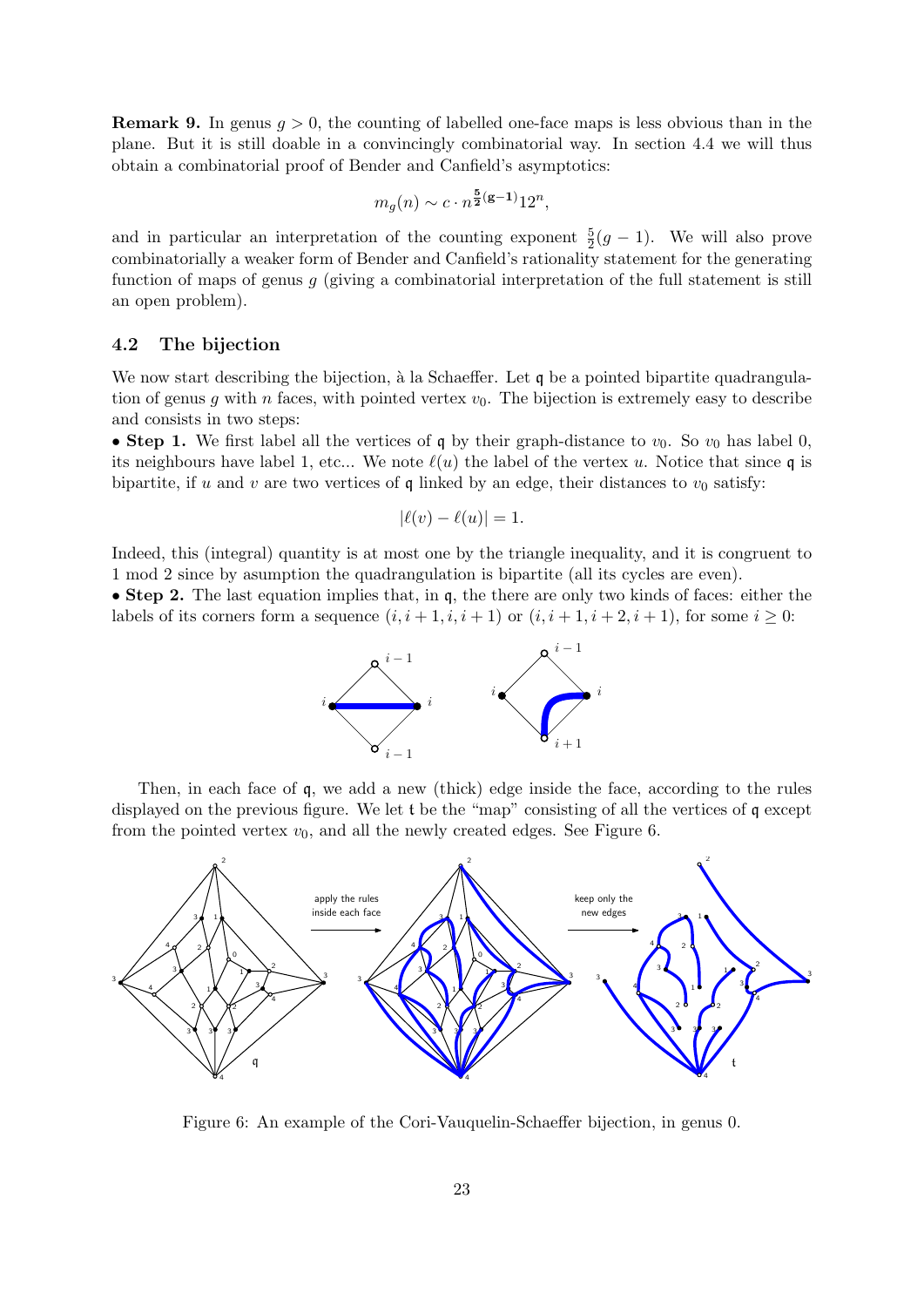#### Lemma 4. t is a well-defined map, and it has only one face, genus g, and n edges.

Proof. Note that several things are unclear: first, it is not clear that t is connected. Second, it is not clear that it has genus q. We will solve these two problem at once by showing that  $t$  is the "dual submap" of a suitably constructed tree, in a suitably constructed larger map.

• First step of the proof: constructing the larger map m and the dual submap a

We let  $\mathfrak m$  be the (larger map) consisting of all the original vertices and edges of  $\mathfrak q$ , and of all the (newly added) edges of t. Being a subdivision of q, m is clearly a well defined map of genus g. We now let  $m'$  be the dual map of  $m$ , and we look at the submap  $a$  of  $m'$  formed by dual edges of edges of q, as on the following figure:



Note that, for future use in the proof, we have oriented the edges of  $a$ , in such a way that each edge sees a larger label on its right than on its left.

• Second step of the proof:  $\alpha$  is a unicyclic graph, whose only cycle "encircles" the vertex  $v_0$ . First,  $\alpha$  has has many edges as  $\mathfrak{q}$ , hence  $2n$ , and by construction it has 2 vertices per face of  $\mathfrak{q}$ , hence 2n vertices.

Therefore the only thing to show is that the only cycle of  $\mathfrak a$  is the one that encircles the vertex  $v_0$ . Let  $c = (e_1, e_2, \ldots, e_k)$  be a cycle of **a**. No the key point is to observe that: (1) with our orientation of the edges of  $a$ , each vertex has outdegree exactly one, so each cycle in in fact a directed cycle; (2) when we follow an oriented edge of a, the label we see on its right cannot decrease, so along any cycle the label we see on the rigt is constant; (2') the only way for a cycle to see a constant label is to enclose a single vertex, say of label i, whose all neighbors have label  $i + 1$ ; (3) the only such vertex is the pointed vertex,  $v_0$ .

• Third step of the proof. We are now almost done. Observe that by construction  $\mathfrak{t} \cup \{v_0\}$  (a map with two connected components formed by the trivial map  $v_0$  and the map t) is the dual map of  $\alpha$ . This implies that t is a unicellular map of genus g (in particular, t is connected and well-defined).

 $\Box$ 

Remark 10. Note that it is clear by construction that the unicellular map t satisfies the constraints of a labelling (variation of  $\pm 1$  or 0 along edges), and that it is also clear by construction that the labels in t correspond to distances to  $v_0$  in q.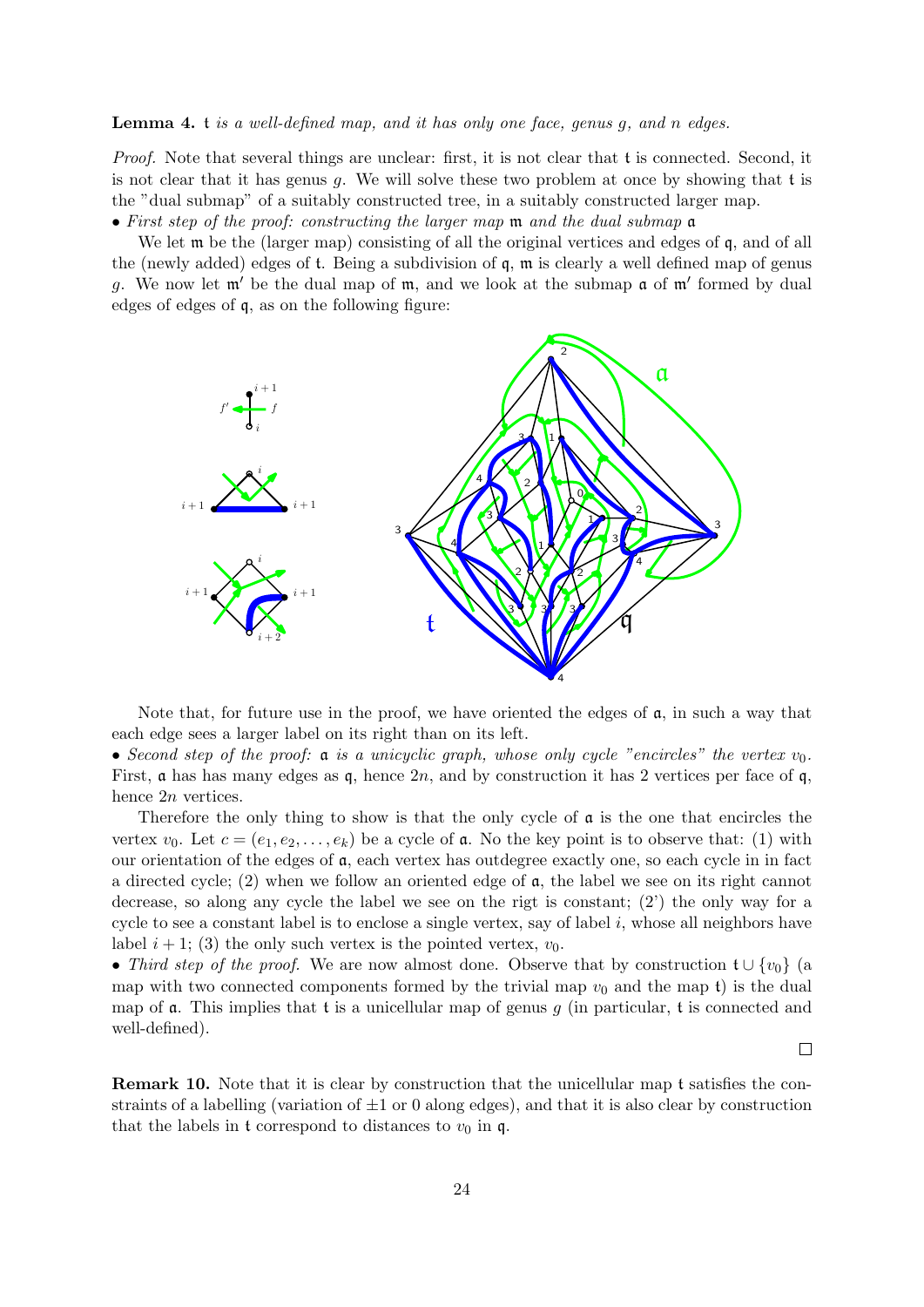#### 4.3 The reverse bijection and the proof

So far we have described the bijection and proved it is well-defined. We now desribe the converse bijection (which in particular will prove the bijectivity).

Start with a labelled unicellular map t of genus q with n edges. Since t is rooted and has only one face, its 2n corners are naturally indexed  $(c_1, c_2, \ldots, c_{2n})$  with  $c_1$  being the root corner, and  $c_{i+1}$  being the corner following  $c_i$  when walking along the unique face in clockwise direction.

The converse bijection consists in constructing a new edge for each corner of t, as follows:

- Start by adding a new vertex (call it  $v_0$ ) inside the unique face of t, and link it by a new edge to every corner of t labelled 1;
- Draw an edge from each corner c of t of label  $i > 1$  to its successor, defined as the first corner of labelled  $i - 1$  encountered counterclockwise arount the face of t, starting from c.

We let q be the map consisting of all the vertices of t plus the new vertex  $v_0$ , and of all the newly added edges.

Proposition 8. q is a well-defined bipartite quadrangulation of genus g with n edges.

*Proof.* First, the underlying graph of  $\mathfrak q$  is bipartite by construction, since we only draw edges between even and odd labelled vertices.

Now observe that, at the end of the construction, each edge of t is bordered by a face of degree 4:



Therefore q is a bipartite quadrangulation. By construction it has n faces, 2n edges, and genus  $n + 2 - 2q$  vertices, so it has genus q.  $\Box$ 

End of the proof that the two constructions are inverse from each other. First it is clear that when we construct q from t, the labels of the vertices in t become their distance to  $v_0$  in q (since edges always connect a vertex of label i to one of label  $i - 1$ , and since  $v_0$  is the only vertex with label 0).

Looking at the previous picture once again, it is then clear that by applying the Schaeffer rules to q, we get back the unicellular map m.  $\Box$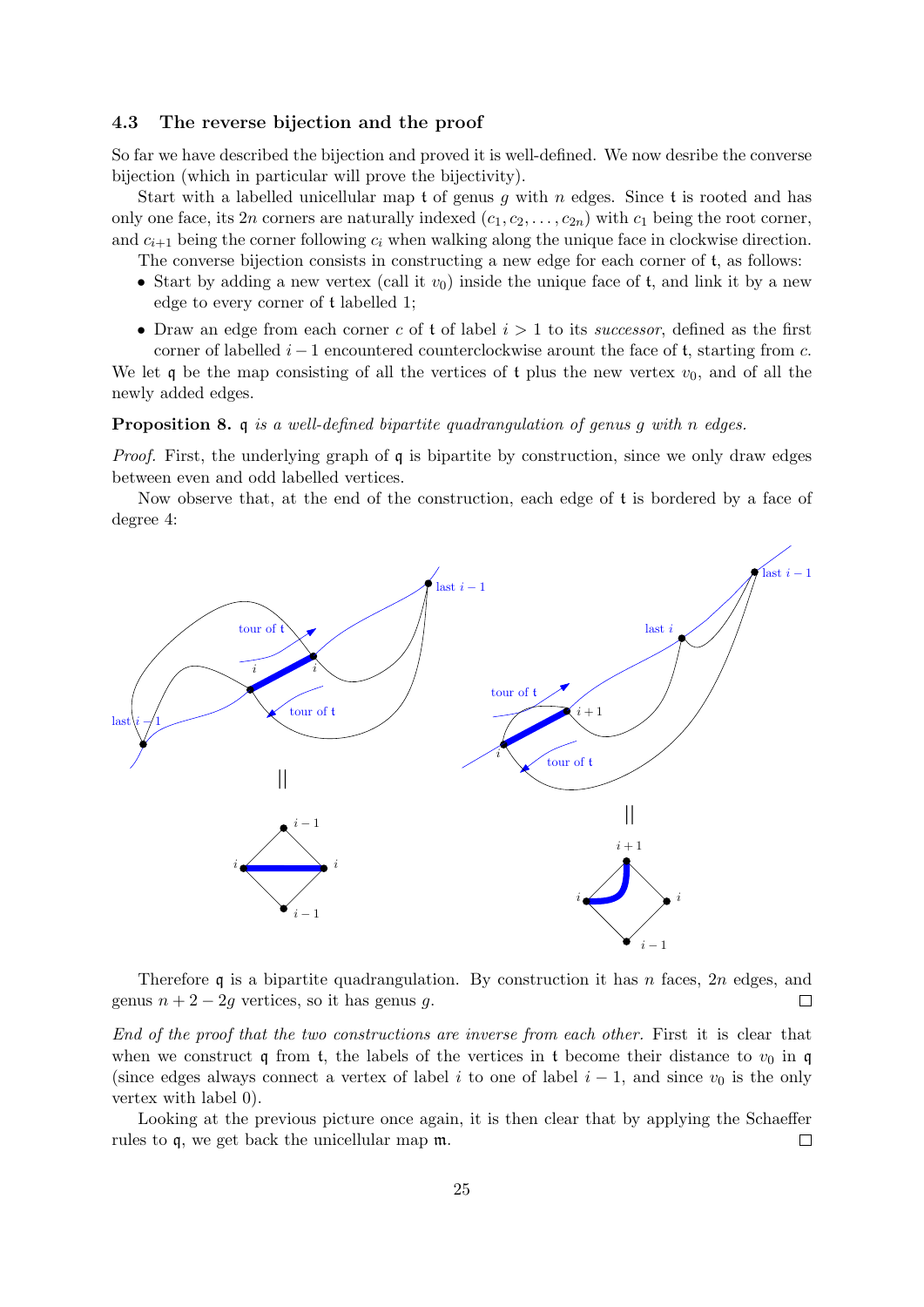## 4.4 Combinatorial interpretation of Tutte's formula

The combinatorial interpretation of the Tutte'scounting formula for planar maps was already given in the proof of Corollary 3... but this deserved a section!

In passing, let us mention that the generating function of rooted labelled treesis obviously solution of the equation:

$$
T = 1 + 3tT^2,
$$

which is a simple variant of the equation for plane trees (we have now three types of edges, since the increment of the label when we go away from the root of the tree can be  $-1$ , 0, or  $+1$ ).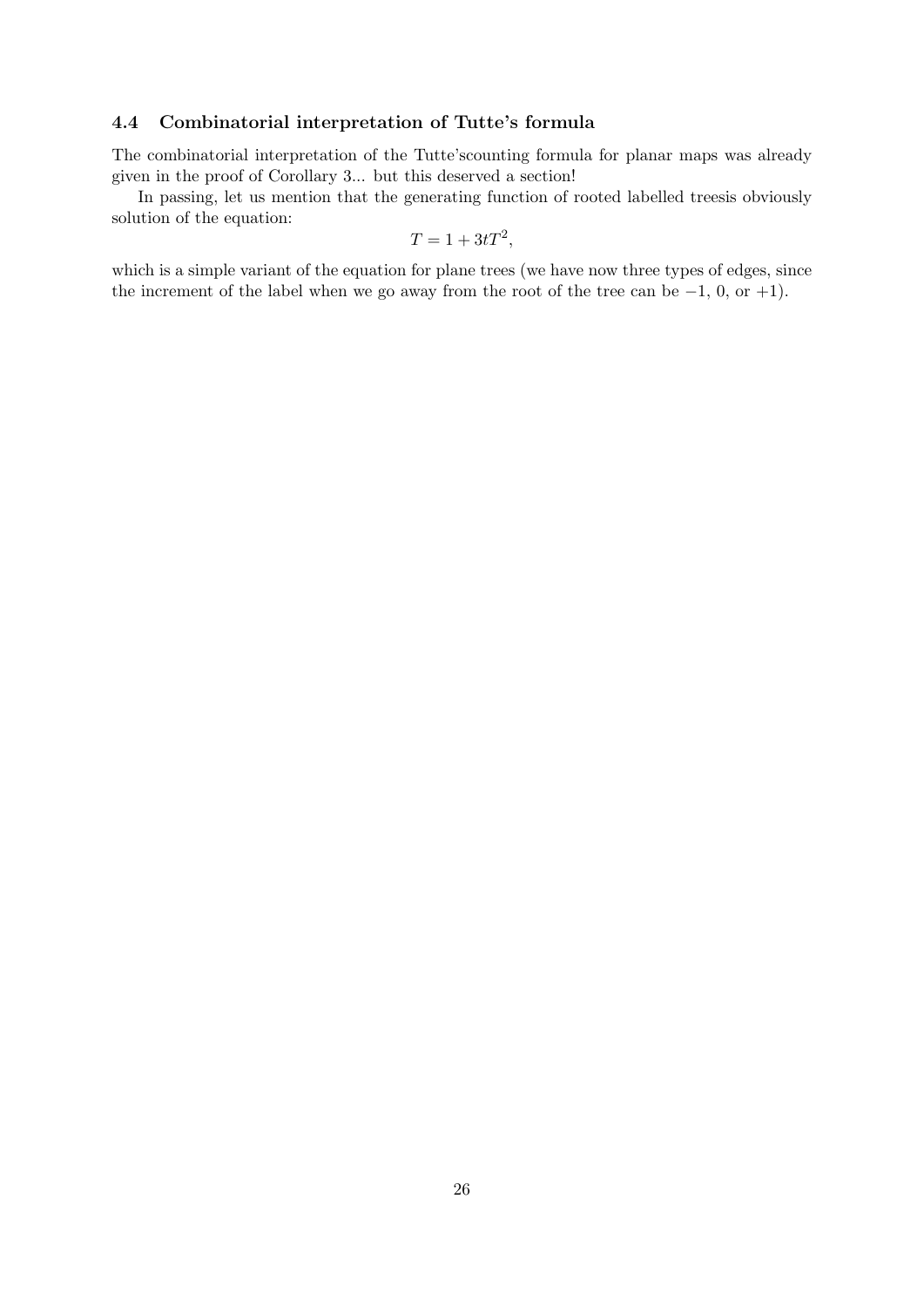#### 4.5 Schemes, and combinatorial interpretation of the counting exponent  $5(g-1)$ 2

In order to make use of the Marcus-Schaeffer bijection in positive genus, we need to be able to enumerate one-face maps. We are going to do that with generating functions<sup>4</sup>. We are going to build a small number of "basic generating functions" that will serve us as building blocks, and we are going to play Lego with them.

#### 4.5.1 The scheme decomposition

Let t be a one-face map of genus g with n edges. Since t has  $n + 1 - 2q$  edges, its cyclomatic number (i.e. the number of edges that complement any spanning tree) is  $2q$ . So we are going to apply to t a type of decomposition that is classical in graph theory for graphs with finitely many cycles.

The construction has two step: first erase all the leaves (vertices of degree 1 of t), and do this recursively until there are no more such vertices left; then replace each maximal chain of vertices of degree 2 by a unique edge. We obtain a map s called the scheme of t:



Note that the scheme naturally inherits a root corner from the root corner of t.

**Lemma 5.** The  $S_q$  of schemes of genus g (that is to say, the set of rooted one-face maps of genus g with no vertices of degree 1 nor 2 is finite.

*Proof.* Let  $d_i$  be the number of degree i in a given scheme. By Euler formula we have:

$$
\sum_{i} d_i + 1 = \frac{1}{2} \sum_{i} id_i + 2 - 2g,
$$

so that  $\sum_i (i-2)d_i = 4g - 2$ . Since  $(i-2) > 0$  for  $i \ge 3$ , there are only finitely possible degree sequences  $(d_i)$ , hence finitely possible maps.

Note that the parts of the one-face maps that are removed during the construction of its scheme are essentially "tree-like". Therefore we have a strategy to enumerate one-face maps: start with one of the finitely many schemes of genus g, and re-attach tree like parts to the scheme. That would work in a straightforward way for one-face maps<sup>5</sup> (without labels), but in

 $^{4}$ One may ask: if we count one-face maps with generating functions, then why would this be more combinatorial than Bender and Canfield's approach? There are two answers to this: first, the counting of labelled one-face maps with generating functions will not work by solving equations (as with the Bender-Canfield approach) but by directly constructing the objects. So we will have a much better understanding of where the various "pieces" of these generating functions come from and how their singularities arise. Second, the approach with labelled one-face maps gives tons of information about the distances in the map, and are at the basis of the study of their scaling limit.

 $^5{\rm{See}}$  the exercises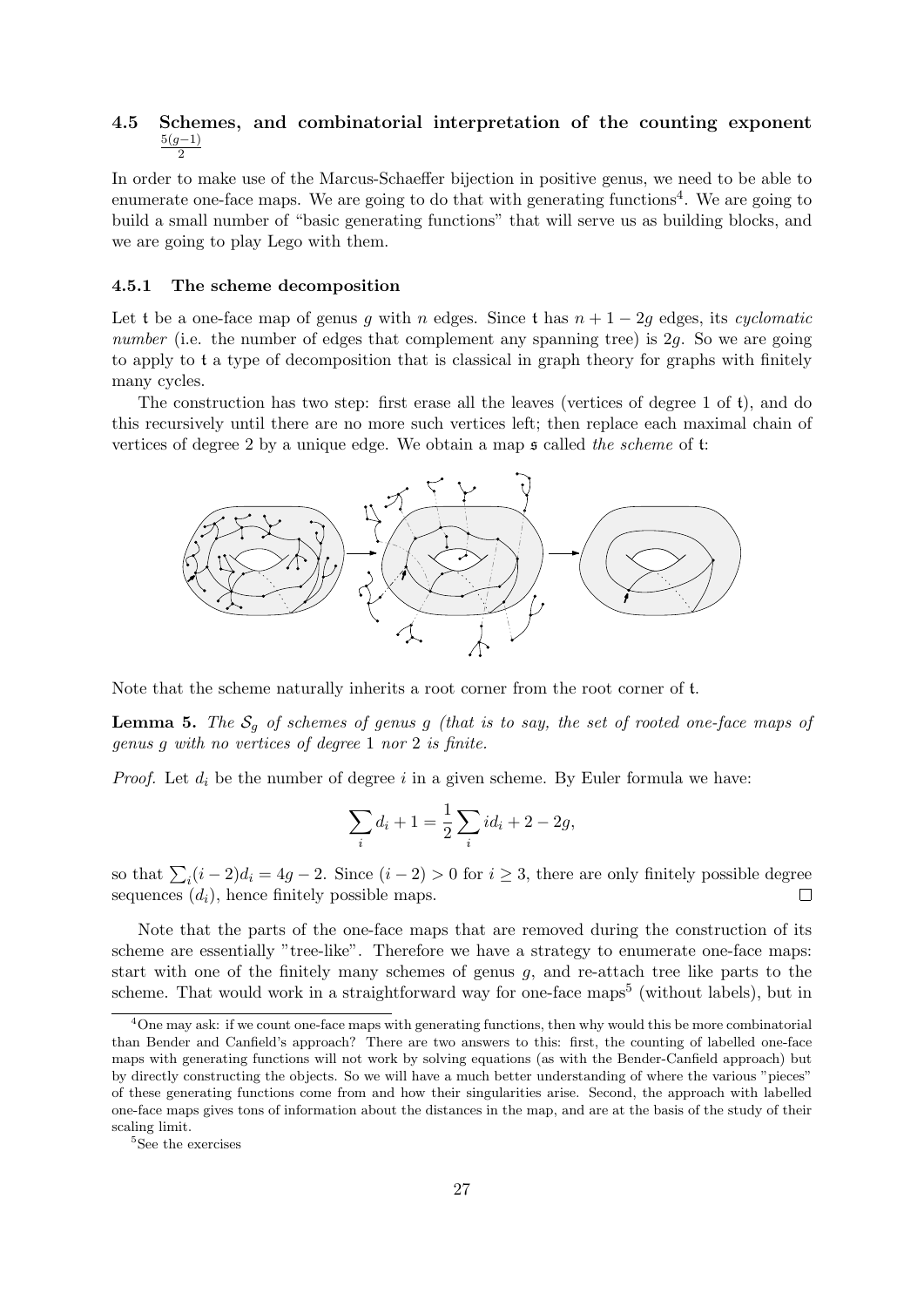order to apply it to the case of labelled one-face maps, we first need to study a few building blocks – they will enable us to reconstruct the "tree-like parts" with sufficient control on the labelling.

#### 4.5.2 The basic building blocks

The basic generating function we will need is the generating function  $M_i(t)$  of rooted trees with a distinguished leaf (different from the root vertex), in which the root vertex has label 0 and the marked one has label i.



First note that this series can be written

$$
M_i(t) = N_i(s)
$$

where  $s = tT(t)^2$ , and  $N_i(s)$  is the generating function of Motzkin walks<sup>6</sup> ending at position  $i$ , by the number of steps. In order to compute this generating function, we first introduce the generating function  $M(s)$  of Motzkin walks that start at 0, end at 0, and always stay nonnegative. By decomposing such walks at their last passage to 0 we obtain:

$$
M = 1 + sM + s^2M^2.
$$

The generating function of *bridges* (Motzkin walks ending at 0, without sign constraint) follows by decomposing a bridge at its passages to 0:

$$
B = N_0 = \frac{1}{1 - s - 2s^2 M}.
$$

Now,  $i \geq 0$ , a walk ending at i can be decomposed as a first bridge leading to its last passage at 0, followed by a series of excursions above each integer  $j \in [1..i]$ . We thus obtain:

$$
N_i = BU^{|i|},
$$

where  $U = tM(t) = t(1 + U + U^2)$ .



Figure 7: The decompositions of Motzkin walks that enable to determine the generating functions  $U(s)$ ,  $B(s)$ , and  $N_i(s)$ .

<sup>&</sup>lt;sup>6</sup>For us, a Motzkin walk is a sequence of (positive or not) integers starting at 0 and taking steps in  $\{-1, +1, 0\}$ .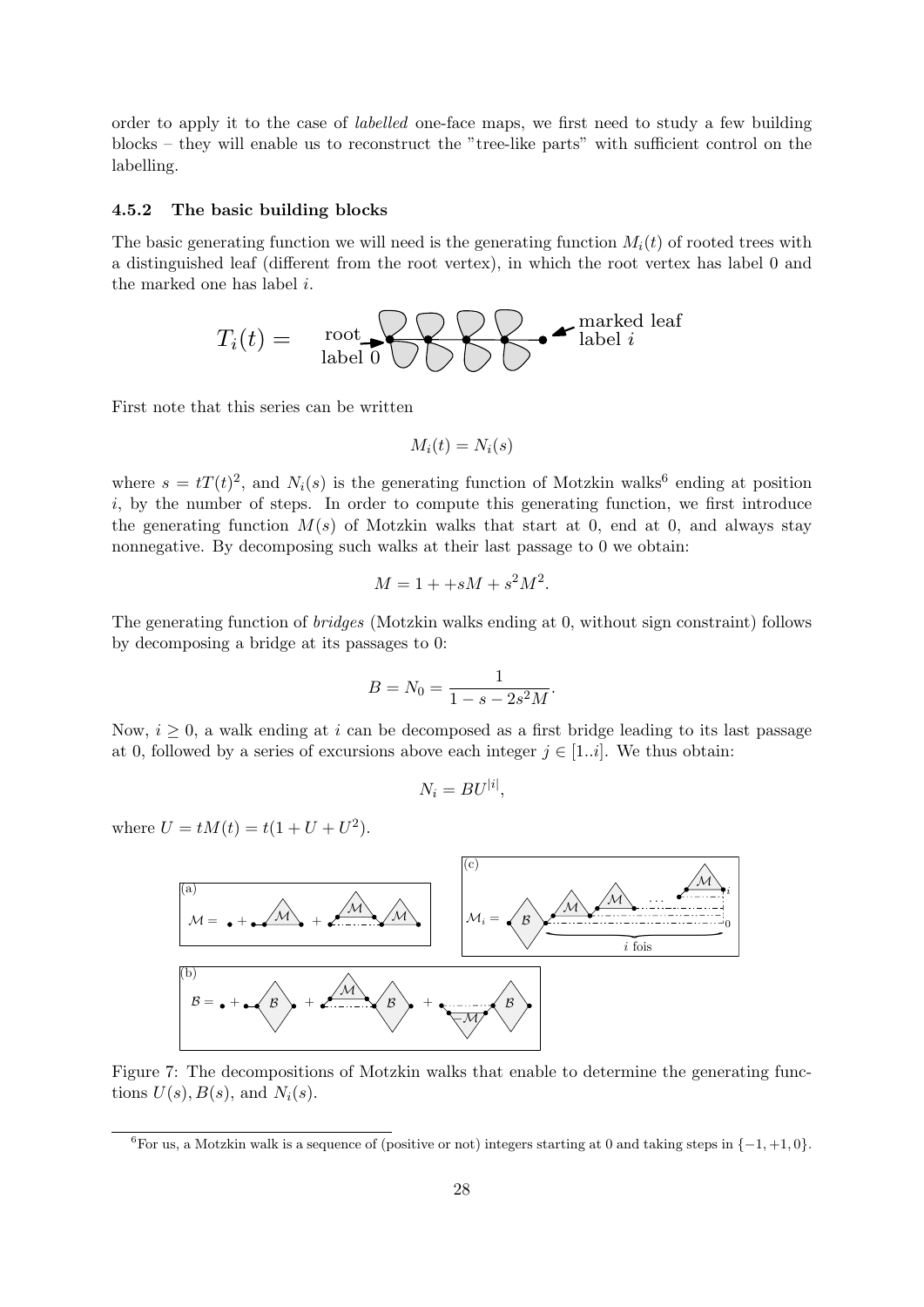#### 4.5.3 Example of the torus

Let us now start using our building blocks, in the case of the torus  $(g = 1)$ . In this case we have two schemes  $\mathfrak{s}_0$  and  $\mathfrak{s}_1$ :



The generating function for the first case is clearly given by:

$$
F_{\mathfrak{s}_1} = \frac{1}{4} \frac{2td}{dt} (M_0 - 1)^2,
$$

Indeed we can reconstruct any map of scheme  $s_0$  by replacing each edge of  $s_0$  by a (nonempty) bridge, and then choosing a root – and we obtain each in 4 different ways.

Counting maps with scheme  $s<sub>1</sub>$  is more complicated. Since we consider labelled one-face maps up to translation of the labels, we can assume that, in each map  $\mathfrak m$  of scheme  $\mathfrak s_1$ , the label of the root vertex of  $s_1$  is 0. We obtain that the generating function of maps of scheme  $s_1$  is given by:

$$
F_{\mathfrak{s}_2} = \frac{1}{6} \frac{2td}{dt} \sum_{i \neq 0} N_i(t)^3 + \frac{1}{6} \frac{2td}{dt} (N_0(t) - 1)^3
$$

In the above formula, the integer i denotes the label in  $\mathfrak{m}$  of the other vertex of  $\mathfrak{s}_1$ : it is clear that for a given i all maps can be obtained by gluing three branches of trees of increment i together, hence the term  $M_i(t)^3$ . The operator  $\frac{1}{6}$  $\frac{td}{dt}$  accounts for the rooting. The last term accounts for the case  $i = 0$ , for which we need to avoid the empty bridge, hence the factor  $(M_0 - 1)$  instead of  $M_0$ .

Note that since  $M_i = BU^i$  for  $i > 0$  and  $M_i = BU^{-i}$  for  $i < 0$  the infinite sum in the above expression rewrites as a rational function in U:

$$
F_{\mathfrak{s}_2} = \frac{1}{3} \frac{td}{dt} B^3 \left( \frac{U^3}{1 - U^3} + \frac{U^{-3}}{1 - U^{-3}} \right) + \frac{1}{3} \frac{td}{dt} (B - 1)^3.
$$

Finally, observe t is a rational function in U, and so are  $B = \frac{t(1+2U)}{1-t(1+2U)}$  $\frac{t(1+2U)}{1-t(1+2U)}$  and  $\frac{d}{dt}U(t)$ . Therefore all the above quantities are rational functions in U.

Proposition 9 (Combinatorial counting of maps on the torus, C-Marcus-Schaeffer 2009). The generating function

$$
F_1^{\bullet}(t) = \sum_{n \ge 0} nm_1(n) t^n
$$

of rooted maps on the torus with one additional pointed vertex or face, which by the Marcus-Schaeffer bijection is twice the generating function of labelled one-face maps on the torus, is a rational function of  $U = U(tT^2)$ , where  $T = 1 + 3tT^2$  and  $U(s) = s(1 + U + U^2)$ , given by:

$$
F_1(t) = \frac{td}{dt} \frac{U^{-1} + 4 + U}{2(1 - U)^2 (1 - U^{-1})^2 (1 + U)(1 + U)^{-1}}.
$$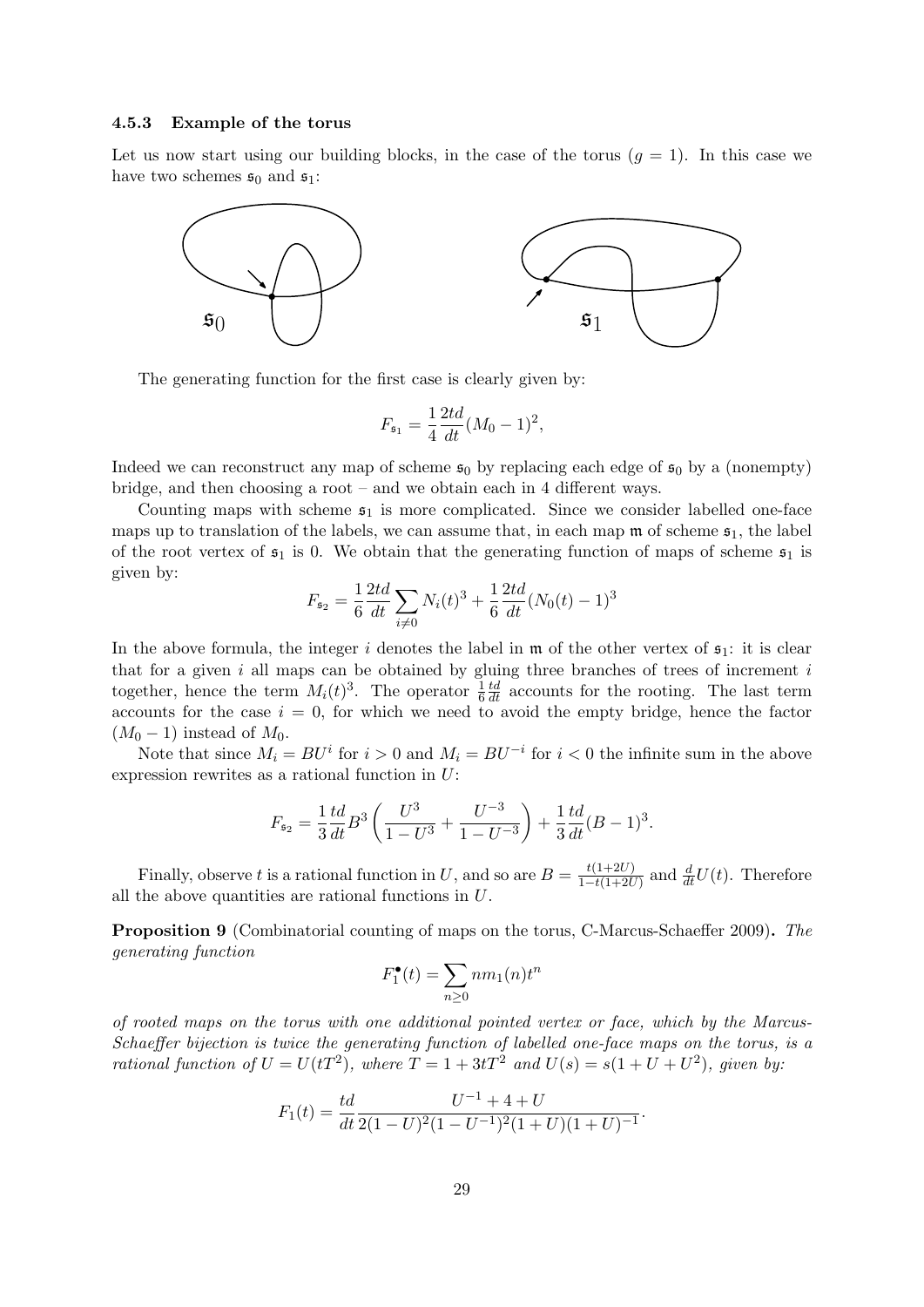**Remark 11.** The rationality of  $F_1$  in U is weaker than the rationality in T, that is stated in Bender and Canfield's theorem. So far, it is an open problem to give a combinatorial proof of the rationality in  $T$ . Observe that the scheme decomposition may not be a correct tool for this stronger statement: indeed, the rationality in  $T$  is a fact that we observe on the final expression, but that was not true for the generating functions corresponding to each scheme.

Remark 12. The important thing in the "combinatorial interpretation" is not really the exact expression of  $F_1^{\bullet}$  in terms of U, but the philosophy behind this rationality: labelled one-face maps can be built from "pieces" counted by  $U$ , arranged in a "rational" way.

## 4.5.4 The case of any genus.

In the case of arbitrary genus, we will do the same as in the plane. I don't write up all the details (see my paper with Marcus and Schaeffer for the full computation), but try to explain where the rationality comes from.

Because the Marcus-Schaeffer bijection works for pointed quadrangulations, we introduce the series:

$$
F_g^{\bullet}(t) := \sum_{n \ge 0} (n + 2 - 2g) m_g(n) t^n.
$$

Proposition 10 (Combinatorial counting of maps of genus g, C-Marcus-Schaeffer 2009). The generating function  $F_g^{\bullet}$  of rooted maps of genus g with one additional pointed vertex or face, is a rational function of  $U = U(tT^2)$ , where  $T = 1 + 3tT^2$  and  $U(s) = s(1 + U + U^2)$ , that can be (in theory) computed as a sum over all schemes of genus g.

To illustrate the proof, let us imagine computing the contribution of the following scheme s (of genus 2):



The contribution of this scheme to the generating function will look like:

$$
\frac{1}{18} \frac{2d}{dt} \sum_{i_1, i_2, \dots, i_5 \in \mathbb{Z}} \prod_{e \in E(\mathfrak{s})} (M_{l(e_-)-l(e_+)} - \mathbf{1}_{l(e_-)=l(e_+)})
$$

where the indicator function is there to avoid replacing an edge of s by an empty path, the derivative is there for the rooting, and the factor  $\frac{1}{18}$  is there to forget the rooting of the scheme.

Because of the annoying indicator function, let us first compute the contribution of the sum over the set of indices  $(i<sub>i</sub>)$  that are all distinct (and distinct from 0). Because we also want to get rid of the absolute values, we can then decompose this sum furthermore into a sum over cones, where each cone corresponds to a relative ordering of the  $(i<sub>i</sub>)$ . Hence in each cone we will have to evaluate a sum of the form:

$$
\sum_{(i_1,i_2,\ldots,i_5)\in\text{cone}}\prod_{e\in E(\mathfrak{s})}BU^{a_1i_1+a_2b_2+\ldots a_5b_5}
$$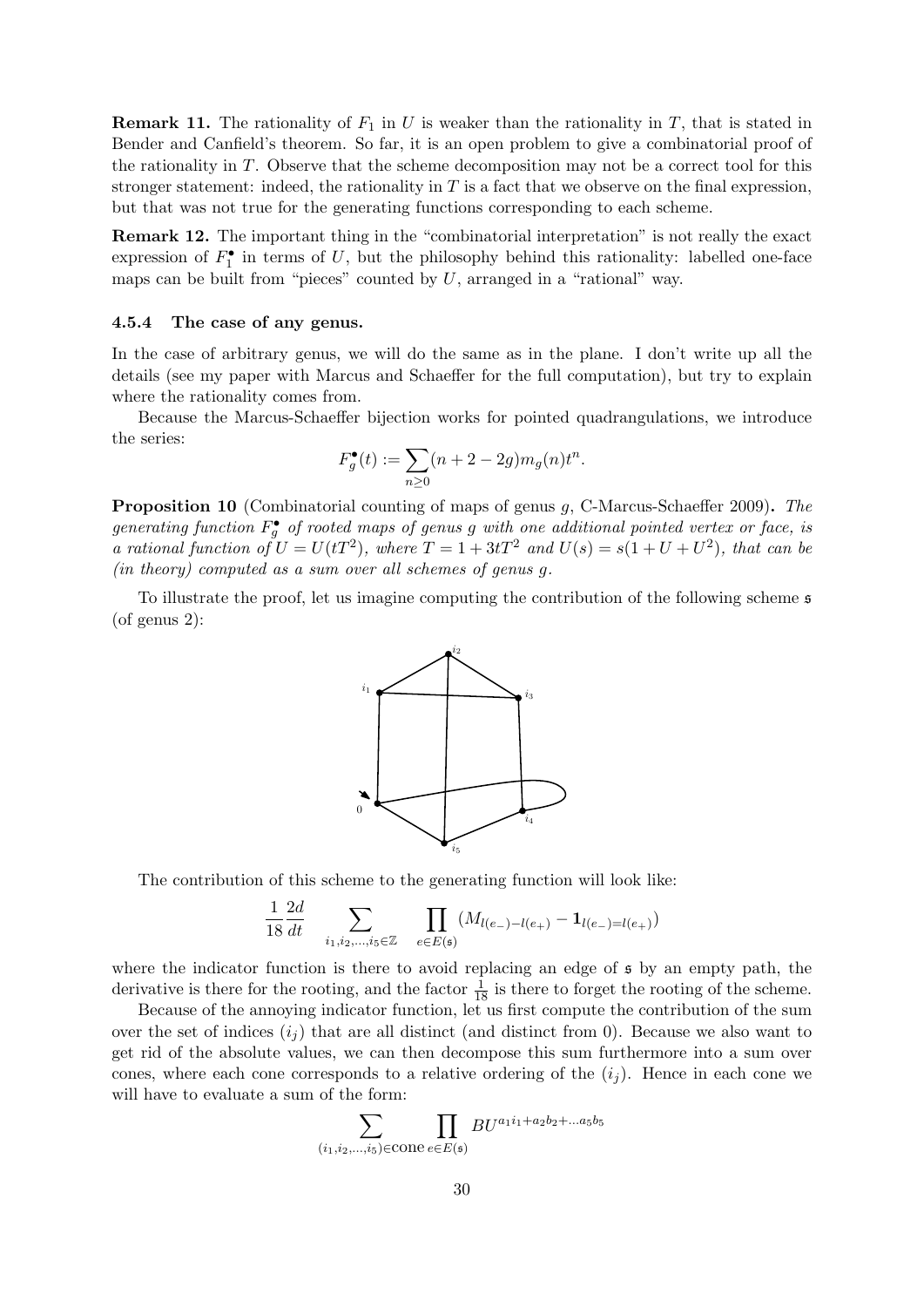where  $a_1, \ldots, a_5 \in \mathbb{Z}$  are fixed integers depending on the cone (they come from expanding the absolute values explicitely, given the fact that the sign of each  $l(e_{-}) - l(e_{+})$  is fixed in each cone). It is easy to see (and standard, the g.f. of integer points on a cone) that this will resum as:

$$
B^{|E(\mathfrak{s})|} \times \text{Rational}(U),
$$

which gives a rational function in  $U$  (for the reasons already given just before Proposition 9. This is all there is in the above theorem (up also to the fact that we have to distinguish separately each facet bounding the different cones, i.e. consider a different summation for each possible set of equalities between the  $i_j$ 's, because of the indicator function at the beginning that has to be treated separately; this is complicated notationwise but straightforward conceptually).

## 4.5.5 The combinatorial interpretation of the counting exponent  $\frac{5}{2}(g-1)$ .

One can check from the equations that the quantities  $U$  and  $B$  have a unique dominant singularity at  $t = \frac{1}{12}$ , of the form:

$$
U = 1 + c_1(1 - 12t)^{1/4} + \dots, c_1 > 0
$$

$$
B = \frac{c_2}{(1 - 12t)^{1/4}} + \dots, c_2 > 0.
$$

Therefore, in the previous calculation, the main singularity come from two phenomena

- Because of the factor  $B^{|E(\mathfrak{s})|}$ , each edge of the scheme  $\mathfrak{s}$  contributes a factor  $(1-12t)^{-1/4}$ to the main singularity, hence leading to a factor of  $(1 - 12t)^{-|E(s)|/4}$  alltogether.
- The summation over a cone gives a maximal contribution to the singularity when no  $(i_j)'s$  are distinct, and in this case the fraction resulting from the summation has a pole at  $U = 1$  of order equal to the number of summation indices. Since we fix the label of the root vertex of the scheme to be 0 in the summation (because labelled maps are considered up to translation), this second source of singularity gives a contribution equal to  $(1-12t)^{-\frac{V(s)-1}{4}}$ .

Finally, taking into account the derivative that gives another factor  $(1-12t)^{-1}$  to the singularity, we obtain:

**Lemma 6.** The contribution of a given scheme **s** to the generating function  $F_g^{\bullet}$  has a singularity of the form:

$$
c(1-12t)^{-\frac{|E(\mathfrak{s})|+|V(\mathfrak{s})|+3}{4}}
$$

for some  $c > 0$ .

**Corollary 4** (Bijective interpretation of the counting exponent  $\frac{5}{2}(g-1)$  for maps of genus g). For fixed  $g$ , the number of maps of genus  $g$  with n edges satisfies:

$$
m_g(n) \sim t_g n^{\frac{5}{2}(g-1)} 12^n,
$$

for some  $t_q > 0$ .

Proof. From the above estimate, the maximal contribution to the generating function is given by schemes for which  $|E(\mathfrak{s})| + |V(\mathfrak{s})|$  is maximal. It is not hard to see that this is the case for cubic schemes, i.e. schemes whsoe all vertices have degree 3. Applying Euler's formula, we